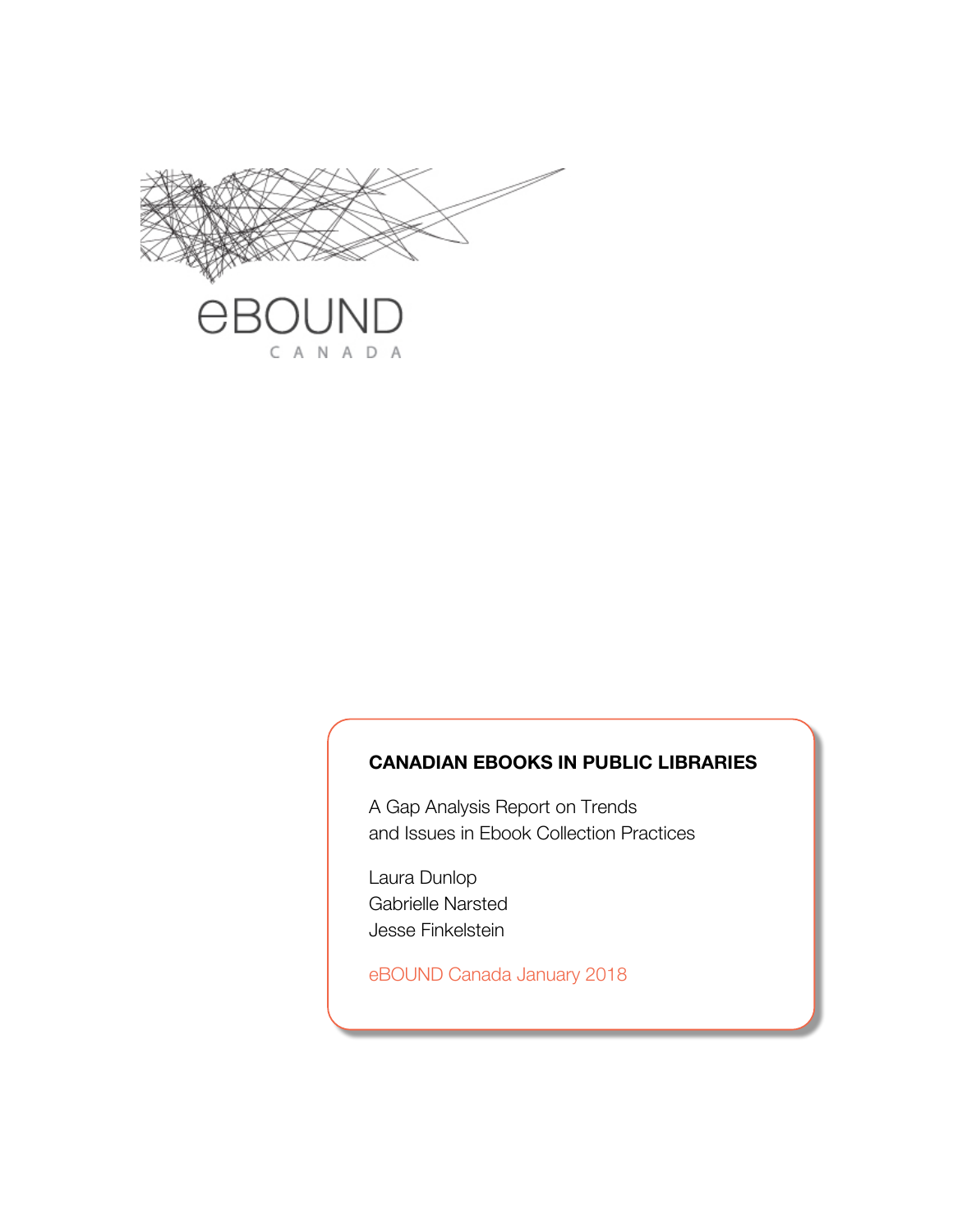# **Table of Contents**

| Overview of Sampled Data/Groups/Library Systems Included in Gap Analysis13   |  |
|------------------------------------------------------------------------------|--|
|                                                                              |  |
|                                                                              |  |
|                                                                              |  |
|                                                                              |  |
| Current Gaps in Availability of Canadian Titles in Print and Digital Formats |  |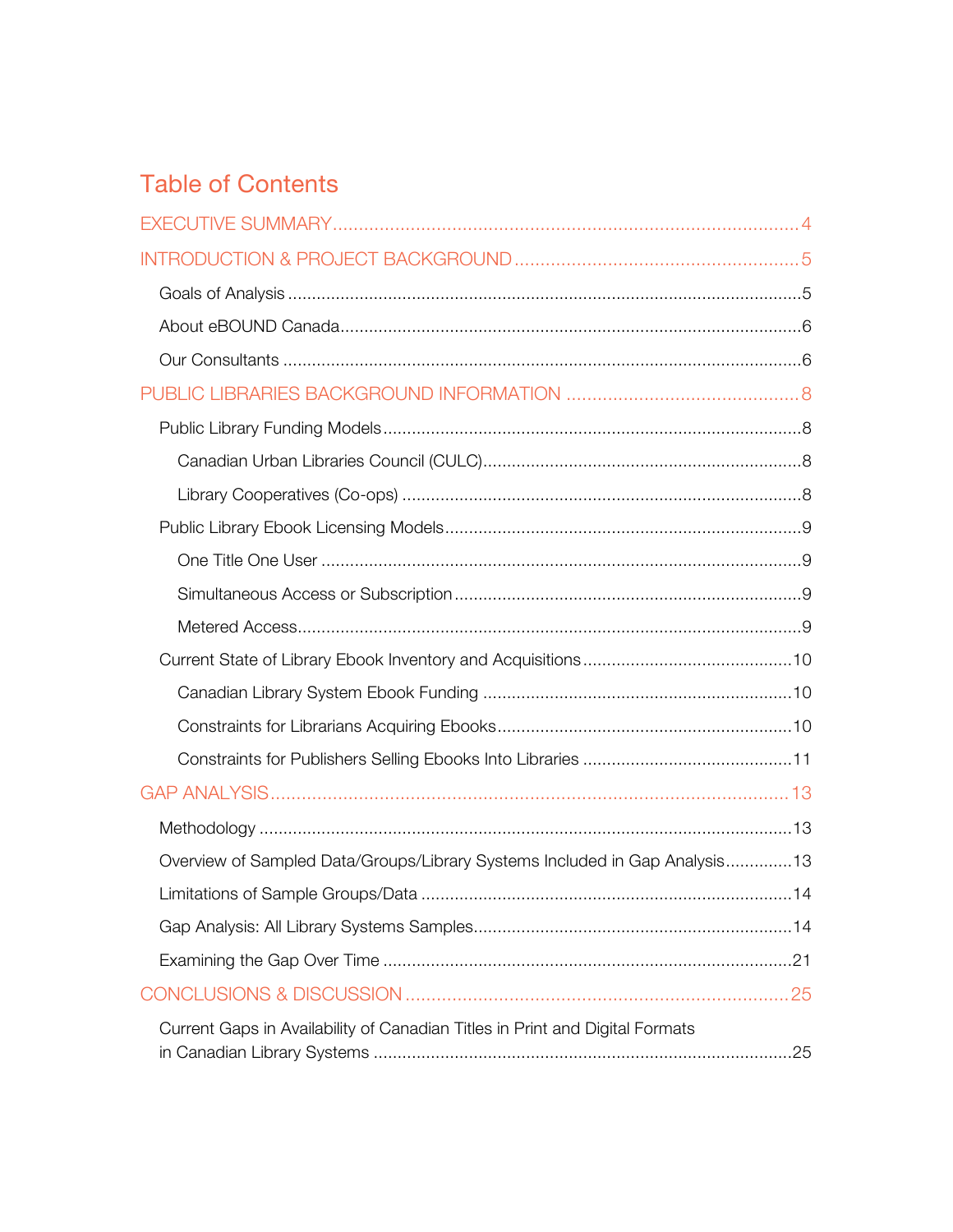| Canadian Titles Available in Canadian Libraries in Only One Format       |  |
|--------------------------------------------------------------------------|--|
| Canadian Titles Available in Canadian Libraries in Print Format Only     |  |
| Percentage of BookNet List of Canadian Titles Available in Either Format |  |
|                                                                          |  |
|                                                                          |  |
|                                                                          |  |
|                                                                          |  |
|                                                                          |  |



Funding for this study was provided by Ontario Media Development Corporation. Any opinions, findings, conclusions or recommendations expressed in this material are those of the author and do not necessarily reflect the views of Ontario Media Development Corporation or the Government of Ontario. The Government of Ontario and its agencies are in no way bound by the recommendations contained in this document.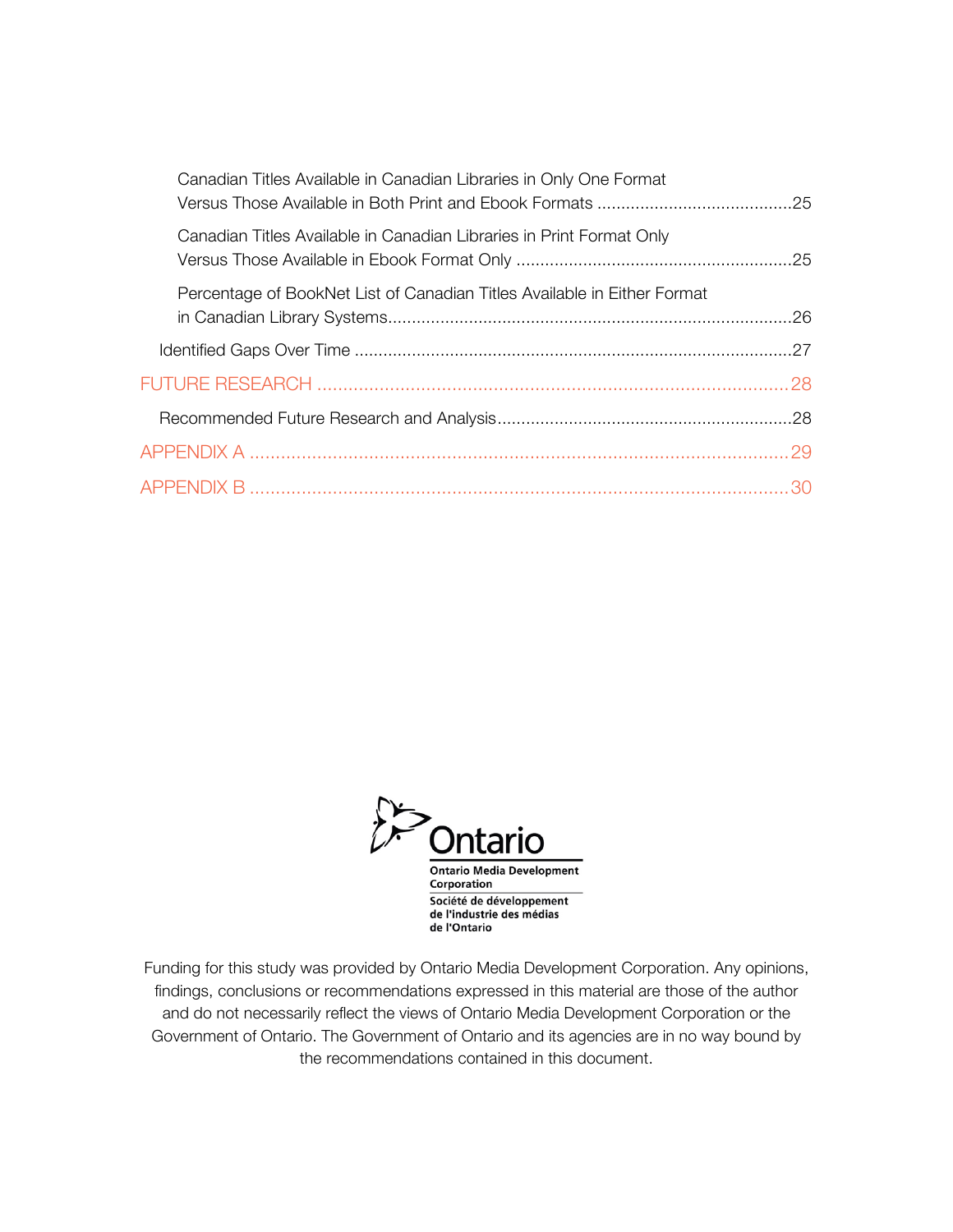## Executive Summary

eBOUND Canada, a not-for-profit agency that assists independent Canadian publishers in developing and supporting digital publishing programs, commissioned the following paper to assess the extent to which Canadian titles that are available in library systems in print format are also available in digital or ebook formats. The following report compares the availability of Canadian titles in Canadian public libraries in print formats to the availability of those same titles in digital and ebook formats through a gap analysis.

In addition to measuring the "gap" in availability between formats, one of the goals of this paper is to gain a mutual understanding of the challenges faced by both publishers and librarians during the acquisition process. This paper also highlights potential opportunities to increase the availability of Canadian titles in digital and ebook formats within Canadian libraries.

This report focuses on Canadian public libraries and library systems only, and does not include data from private, university, college, or school libraries. While the findings and issues outlined in the report may be relevant to the Québec market, the focus of this report is on English-speaking Canada.

Results of our data analysis indicate large and pronounced gaps between the publication formats available in library systems. Analysis demonstrates a significant trend among library systems to purchase Canadian titles in one format only, most often favouring the print format over the ebook format. Time-based analysis shows the average number of Canadian print titles available in libraries were held steady between 2012 and 2016, with no increase in the average number of ebook titles available in library systems. In all, less than 7% of Canadian titles in the Canadian library systems we sampled are available in both formats.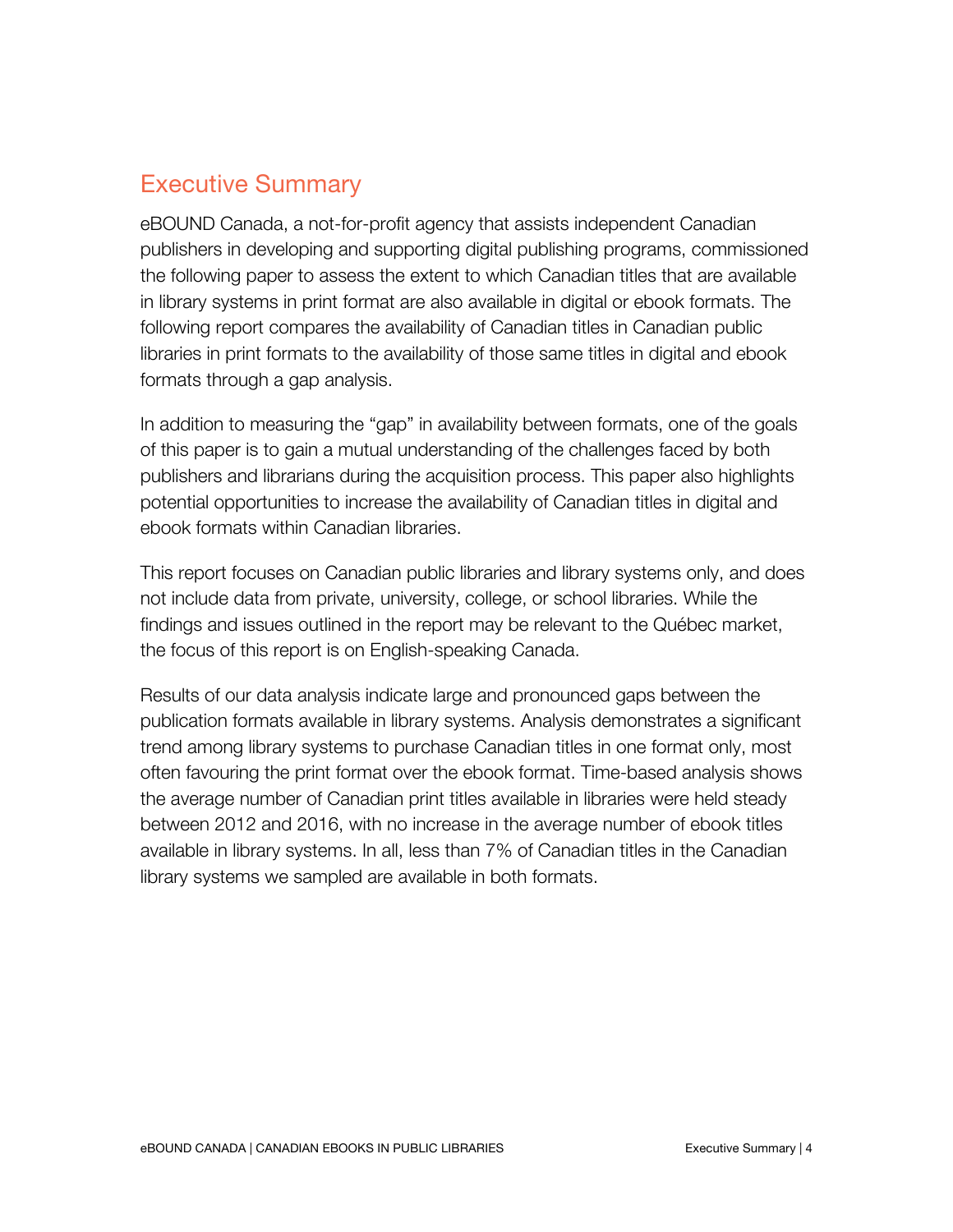## Introduction & Project Background

#### Goals of Analysis

The primary goal of this analysis is to assess the extent to which Canadian titles that are available in library systems in print format are also available in digital or ebook formats. The secondary goal is to highlight the potential for libraries and publishers to increase the number of Canadian titles in library systems. As such, a gap analysis was determined to be the ideal method of research.

Gap analyses are typically used to highlight discrepancies between two set variables or factors and are used to understand the current state in an industry and to identify steps to move toward business goals.

By contrasting the number of Canadian titles available in print format within library systems against the number available in digital formats, a literal "gap" in availability is identified, and the current availability of each format is assessed. This method also serves to highlight discrepancies in the availability of various publication formats in Canadian libraries, where the size of the gap in availability reveals the extent of these discrepancies.

This gap analysis uses data voluntarily submitted by ten Canadian libraries, library systems, and organizations responsible for the administration of acquisitions, collections, and purchasing, spanning numerous provinces and regions in Canada. While this data set is not representative of all library systems in Canada, the variety of submissions included in our analysis is diverse enough to allow for reasonable extrapolations to be made for Canadian public libraries at-large.

Paired with qualitative information obtained through interviews with librarians and publishers, the availability gap and its accompanying discrepancies can offer insight into the relevant challenges involved in selling Canadian ebooks to libraries. These insights can then allow stakeholders to explore new efforts to increase the availability of ebooks within libraries.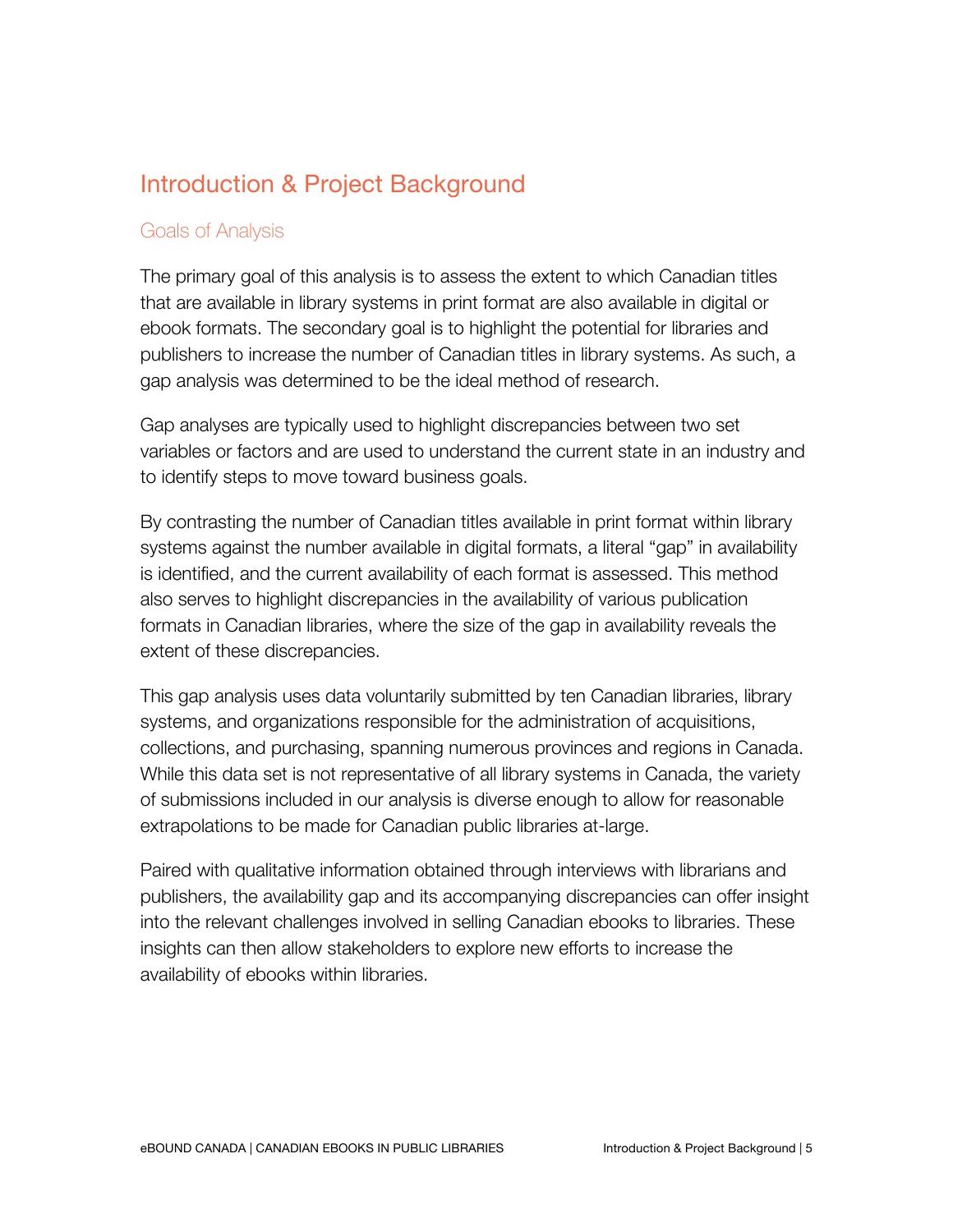### About eBOUND Canada

eBOUND Canada is a not-for-profit organization born out of the digital efforts and aspirations of the Association of Canadian Publishers. eBOUND's mission is to strengthen digital engagement of independent Canadian publishers through digital asset management, distribution, retail agreements, professional development, research, and related services and activities.

#### Our Consultants

This study was commissioned by eBOUND Canada and conducted by Page Two Strategies, a publishing agency, and their team of consultants.

**Laura Dunlop**, *Project Consultant/Lead Researcher, Data Analyst and Report Author*

Laura Dunlop is a marketing and publishing professional with dynamic experience in data analysis, document management, and report writing, spanning the areas of publishing, marketing, sales and retail, higher education, and communications. Laura graduated from the University of Waterloo with a Joint Honours Bachelor of Arts in Psychology and English Rhetoric & Professional Writing before completing her master of publishing degree from Simon Fraser University.

Over the course of her career, Laura has completed multiple data analysis projects including a study examining ebook sales data for an international publisher to gather insight on the profitability of digital cookbooks; and a comprehensive analysis of the performance of online properties for a major Canadian magazine. She has collected, coded, and analyzed participant data for psychological tests and measures; and has built and managed internal document databases and workflows for a major North-American retailer. In her marketing-based roles, Laura has also been responsible for the measurement and reporting on a range of marketing tools and tactics, web metrics, and analytics.

#### **Gabrielle Narsted**, *Project Manager/Consultant and Library Liaison*

Gabrielle Narsted is Publishing Services Manager at Page Two, supporting publishing projects from conception to publication as project manager. She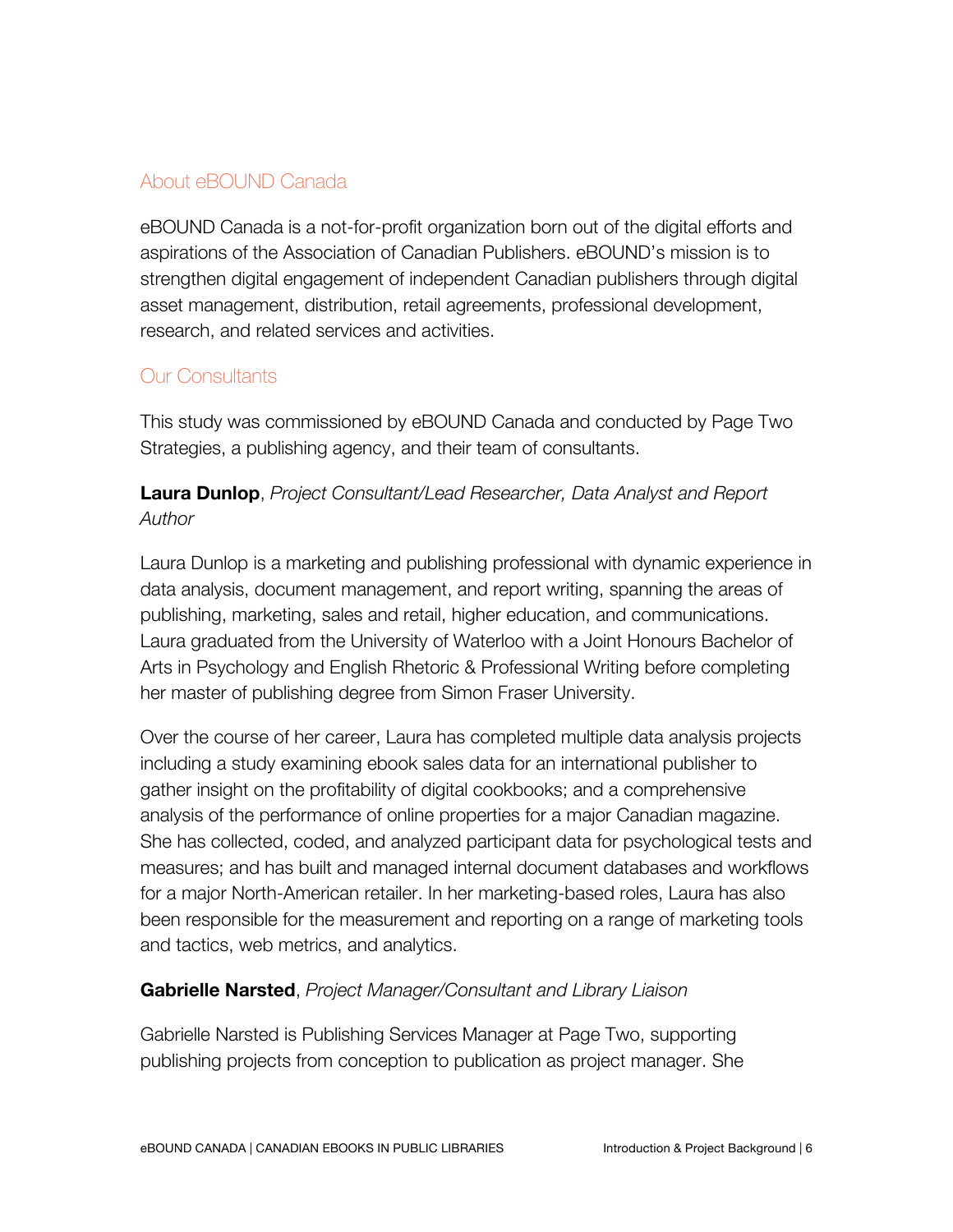graduated from Simon Fraser University with a master of publishing degree, and she also holds a bachelor of arts in English literature and is a certified technical writer and editor.

#### **Jesse Finkelstein**, *Project Lead and Publisher Liaison*

Jesse Finkelstein is the co-founder and principal of Page Two. She brings to the company an extensive knowledge of publishing operations, sales strategy, and digital publishing. Before launching Page Two, Jesse held several other publishing roles, including COO and Digital Asset Director at D&M Publishers and Associate Publisher at Raincoast Books. She has a master of publishing degree from Simon Fraser University and is now adjunct professor in publishing at the university.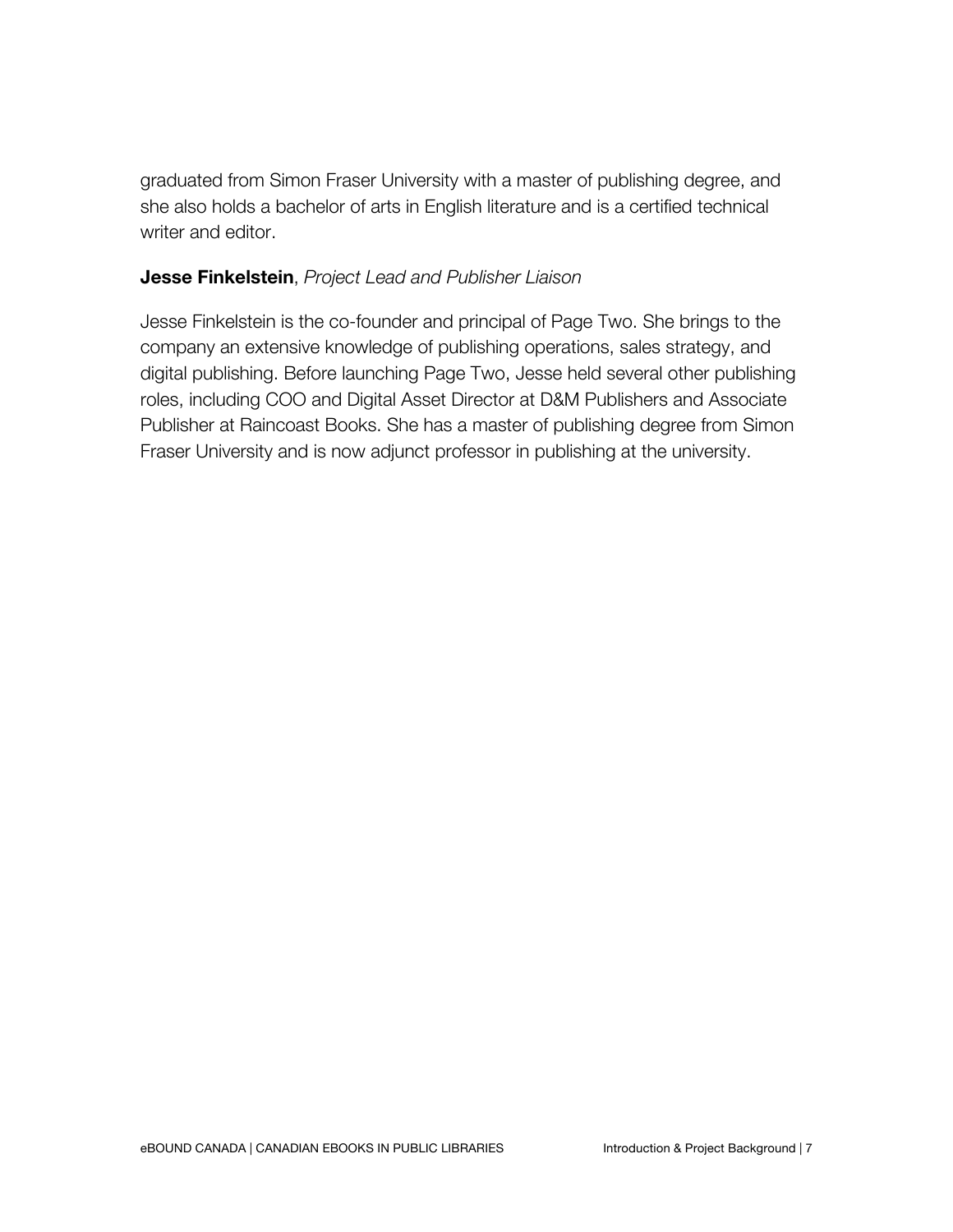# Public Libraries Background Information

#### Public Library Funding Models

Funding for Canadian libraries and library systems is acquired by municipal tax revenues and other local sources of income. Municipalities often leverage a special "library tax" to fund operating costs and resource budgets. Additional funding may come from their provincial or territorial government in the form of operating grants, often provided on a per capita basis. Funding from the federal level is limited if provided at all.

To best support the needs of Canadian library systems and their patrons, larger library systems and organizations have formed, covering regions instead of single municipal areas or urban centres. Financial support for regional systems differ in each province.

Canadian libraries generally fall under one of two management models, largely driven by their geographical location and population size.

#### Canadian Urban Libraries Council (CULC)

The first and most common management model is the Canadian Urban Libraries Council (CULC) / Conseil des Bibliothèques Urbaines du Canada. Formally incorporated in 2008, CULC works with a number of Canadian libraries and library systems to improve library services in Canadian urban centres. According to their website, CULC "is committed to the strengthening of vibrant urban communities through building the capacity of Canada's urban libraries" and spent "over \$90 million on collections including \$11 million on digital resources" in 2015.

#### Library Cooperatives (Co-ops)

For libraries in remote areas or for those serving smaller populations, the need for a collaborative management model is even more pronounced and most often comes in the form of a library cooperative.

A library cooperative functions as a not-for-profit organization comprised of member libraries that each contribute to the cooperative through levies or other membership fees. Co-ops are often governed by a board elected by their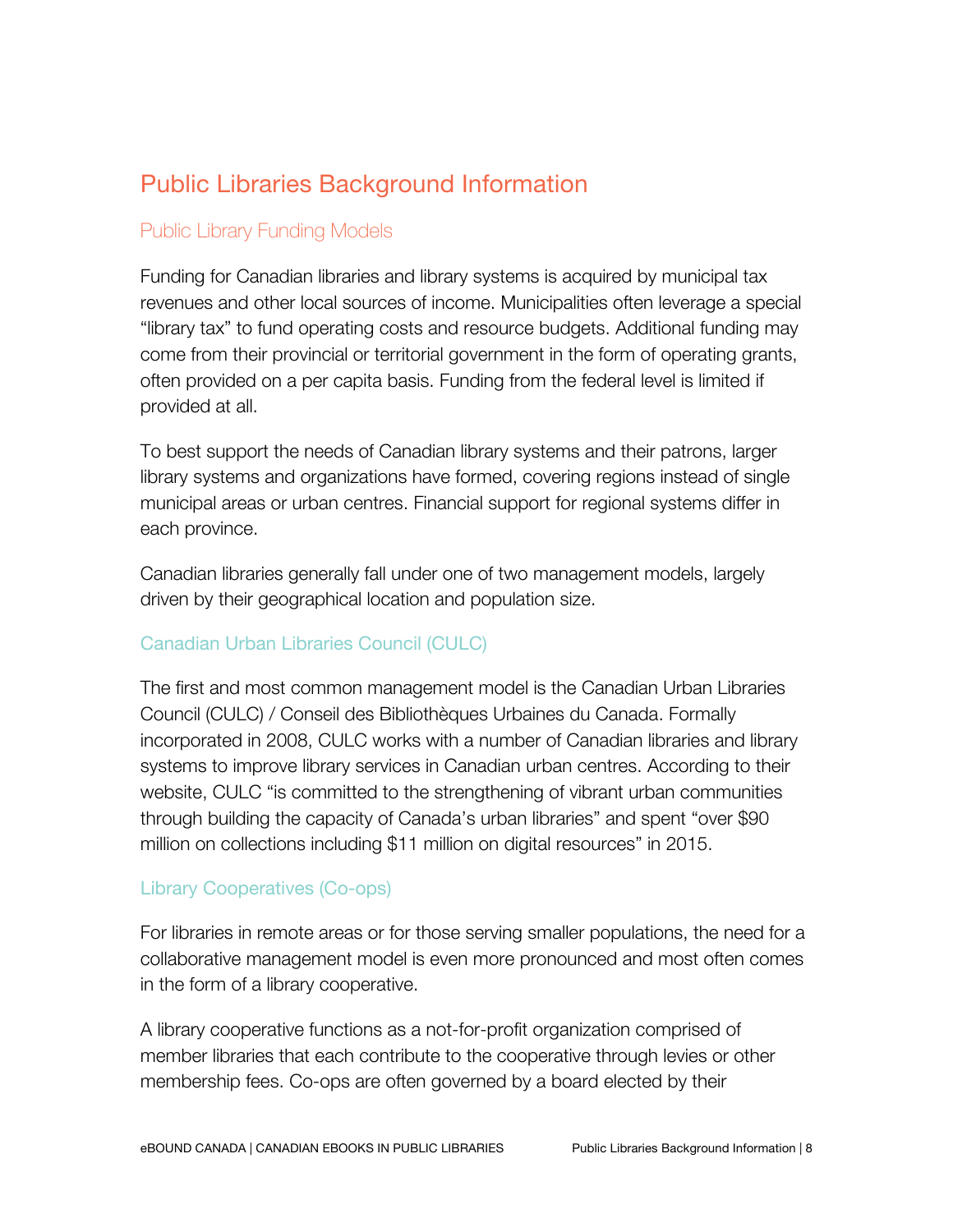members, and they seek to provide services and support to all their member libraries. These services can include oversight and implementation of IT and infrastructure, creation of accessible library services for patrons with unique needs or disabilities, and the management of purchasing and/or licensing of resources and collections.

#### Public Library Ebook Licensing Models

OverDrive, one of the largest suppliers of ebooks to Canadian libraries, offers three distinct licensing models for digital titles purchased by libraries: one title one user, simultaneous access or subscription, and metered access.

#### One Title One User

One title one user is the most common licensing model for libraries and mimics the traditional library book borrowing model, allowing one patron per copy of the title to use the ebook at a given time. If a library purchases multiple copies of the ebook, multiple patrons can read the title simultaneously, but it is always a one-to-one ratio of patrons to copies in circulation at a given time.

#### Simultaneous Access or Subscription

Unlike one title one user, the simultaneous access or subscription model allows libraries to loan out an unlimited number of copies of the same title within a set period (e.g. a year) without needing to purchase each copy individually. This means that library patrons always have access to the title because it is not possible to limit its use within the set timeframe.

#### Metered Access

Perhaps the most complex of models, metered access limits the number of circulations for a given title. Once the circulation limitation is reached, the library must purchase the title anew should they wish to keep the title in their catalogue. For example, an ebook licensed for fifteen circulations must be re-licensed by the library acquisition staff once the fifteenth patron borrows the ebook. Some metered access models may also stipulate a license expiration, whereby the license may terminate after the circulation limitation has been reached *or* after a certain period of time has elapsed, whichever comes first. For example, under this model, if a title is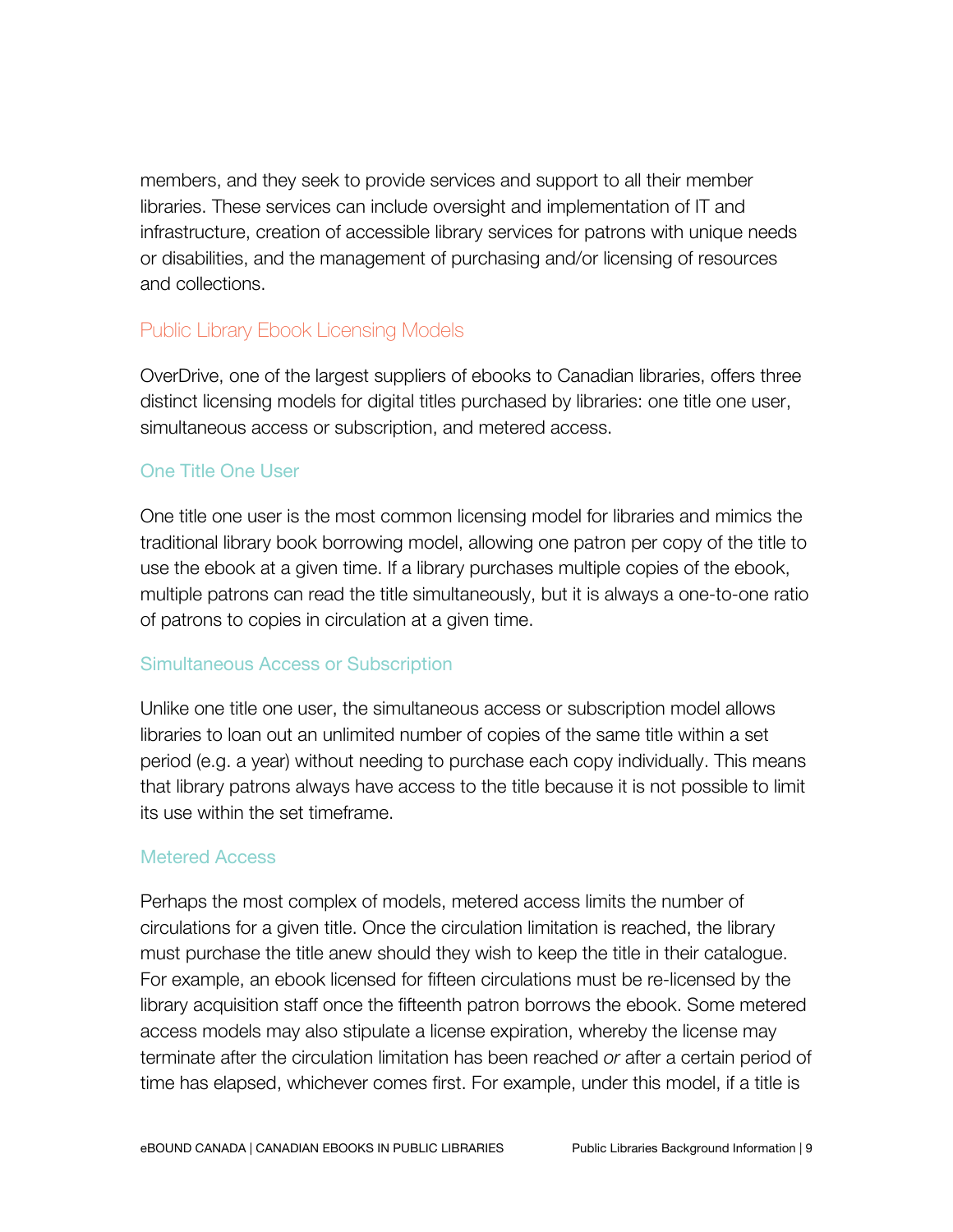not popular with a library's patronage, and the license expires before reaching the circulation limit, it is possible the license will not be renewed by staff.

#### Current State of Library Ebook Inventory and Acquisitions

#### Canadian Library System Ebook Funding

As part of the data collection outreach process, participating libraries were asked to indicate whether or not their system receives funding for ebook purchases and, if so, from where (e.g. provincial grants, federal grants).

None of the participating libraries indicate receiving ebook-specific funding from any source, but some note, internally, their budget is split between print and digital formats such that a certain portion of their annual acquisitions budget is dedicated to the growth of their ebook collection.

#### Constraints for Librarians Acquiring Ebooks

After collecting the quantitative data necessary for our gap analysis, a follow-up questionnaire was sent to participating libraries in the hope of building a qualitative understanding of ebook acquisitions in library systems. Questions (listed in Appendix A) focused on the processes and challenges associated with acquiring ebooks and were structured to allow long-form responses that were then synthesized into the following insights. These insights also inform our interpretation of quantitative findings.

While the answers range from library system to library system, there are some common threads between all respondents. First, Canadian content is noted as being an acquisition priority; second, patron requests are heavily factored into the acquisition of titles; and third, OverDrive is a common system used to acquire at least some titles in the sampled systems.

The sampled library systems note that their process for acquiring print titles differs from their process for acquiring ebook titles. For example, some acquisitions librarians noted ordering ebooks *after* they've ordered and assessed the level of patron interest there is in the print book or in its author.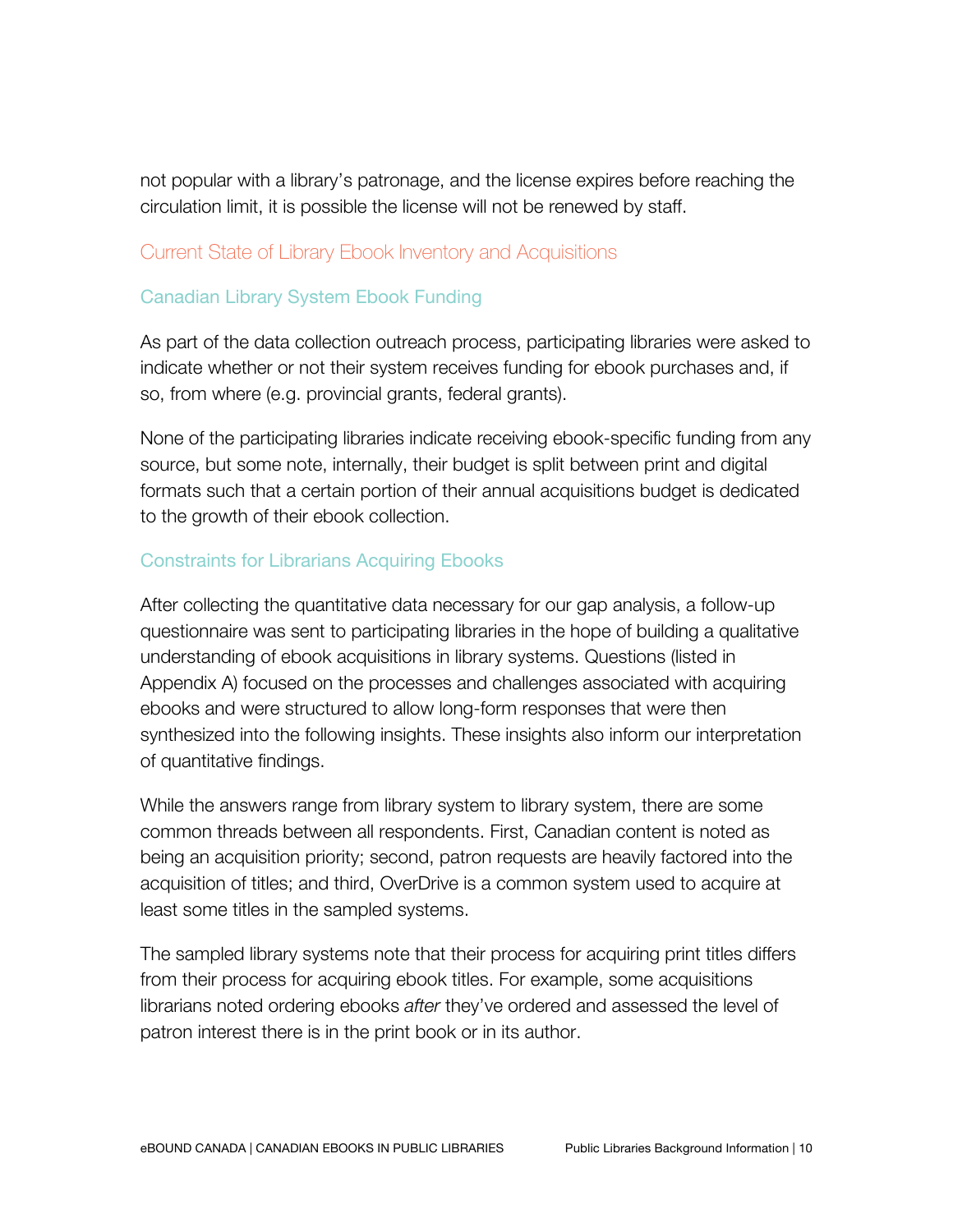Most importantly, according to librarians, the largest factor when it comes to acquiring a title in print versus ebook is cost. Some librarians note that ebooks can sometimes be more expensive than print titles, which makes ebook purchasing prohibitive. For example, it might be considerably cheaper to buy a book in massmarket paperback format than to buy its ebook counterpart, especially if the licensing model charges a multi-year access fee.

Beyond their similarities, library systems report various processes for acquiring titles. Some note that the responsibility for acquiring new titles falls to one librarian, while others reference provincial selectors or panels of librarians as the key decision-makers.

#### Constraints for Publishers Selling Ebooks Into Libraries

In addition to library outreach, five Canadian publishers were also interviewed. The publishers represented different regions within Canada, with the majority from British Columbia and Ontario. They ranged in size from imprints of large multinational publishing corporations to small independent publishers. These interviews sought to better understand publisher perspectives on the current landscape of digital publishing and ebook sales to libraries in Canada.

Among the questions, we asked, "What challenges do you face in selling your ebooks into public libraries?" Publisher responses focus primarily on title discoverability, patron awareness of ebook services, and pricing.

A number of publishers note that one of the largest challenges in selling ebooks to libraries is the lack of opportunities to market their books to librarians. They note that this issue is not solely limited to digital titles but rather it affects their titles in general. However, they feel that this is a persistent and more severe challenge with ebooks, leading to what they believe is a limiting factor in ebook sales.

The second key challenge identified by publishers is the level of awareness among the public of ebook availability through public libraries. Publishers note that they believe consumers more commonly associate ebooks with retailers rather than public libraries, thereby decreasing library patron demand for digital formats and reducing library purchases of ebooks as a result.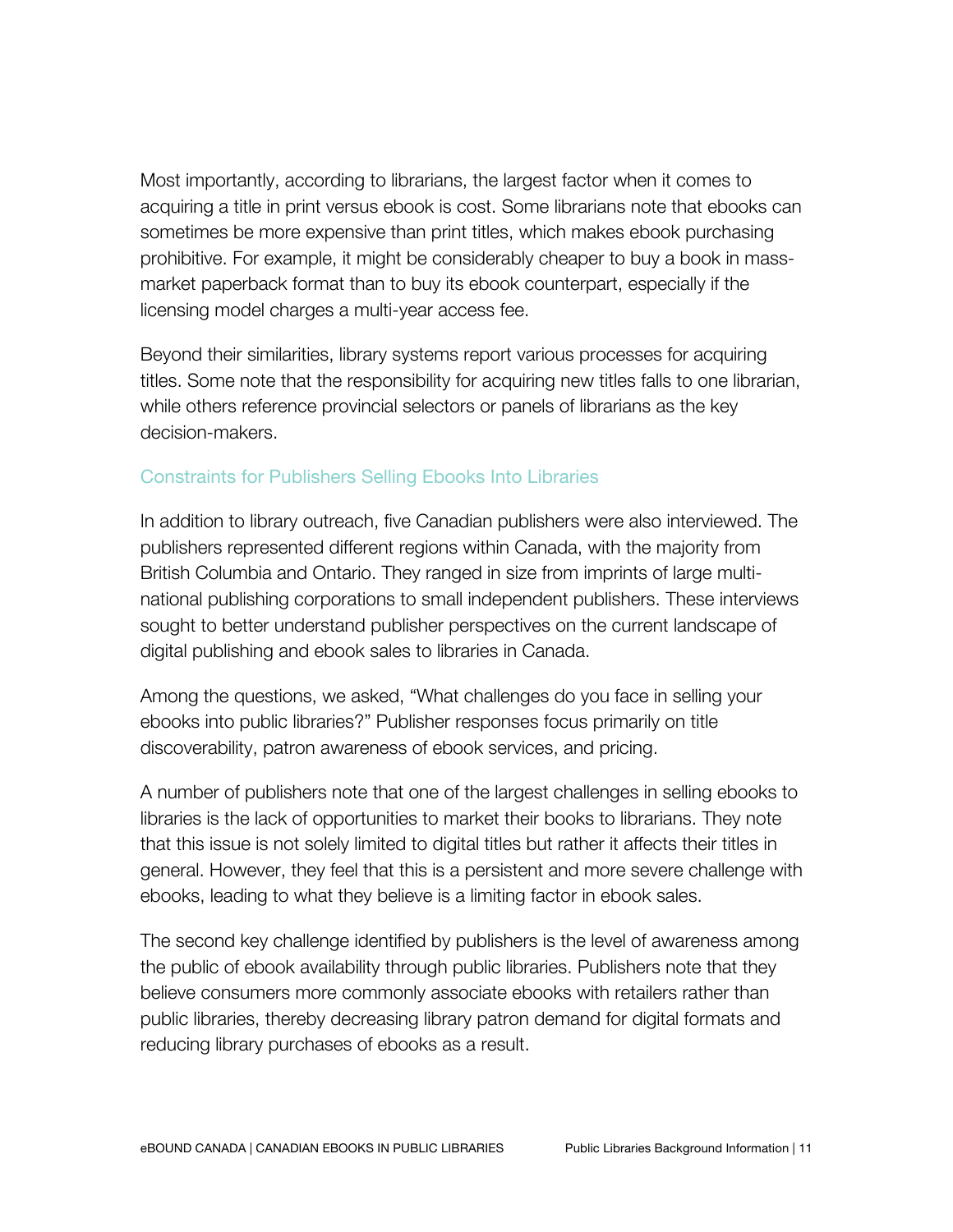Lastly, some, but not all, publishers cite ebook pricing as another challenge to their sale of ebooks. For those publishers that choose to apply slightly higher pricing for library purchases to compensate for the number of readers per copy, they feel there is an associated purchasing deterrence for libraries.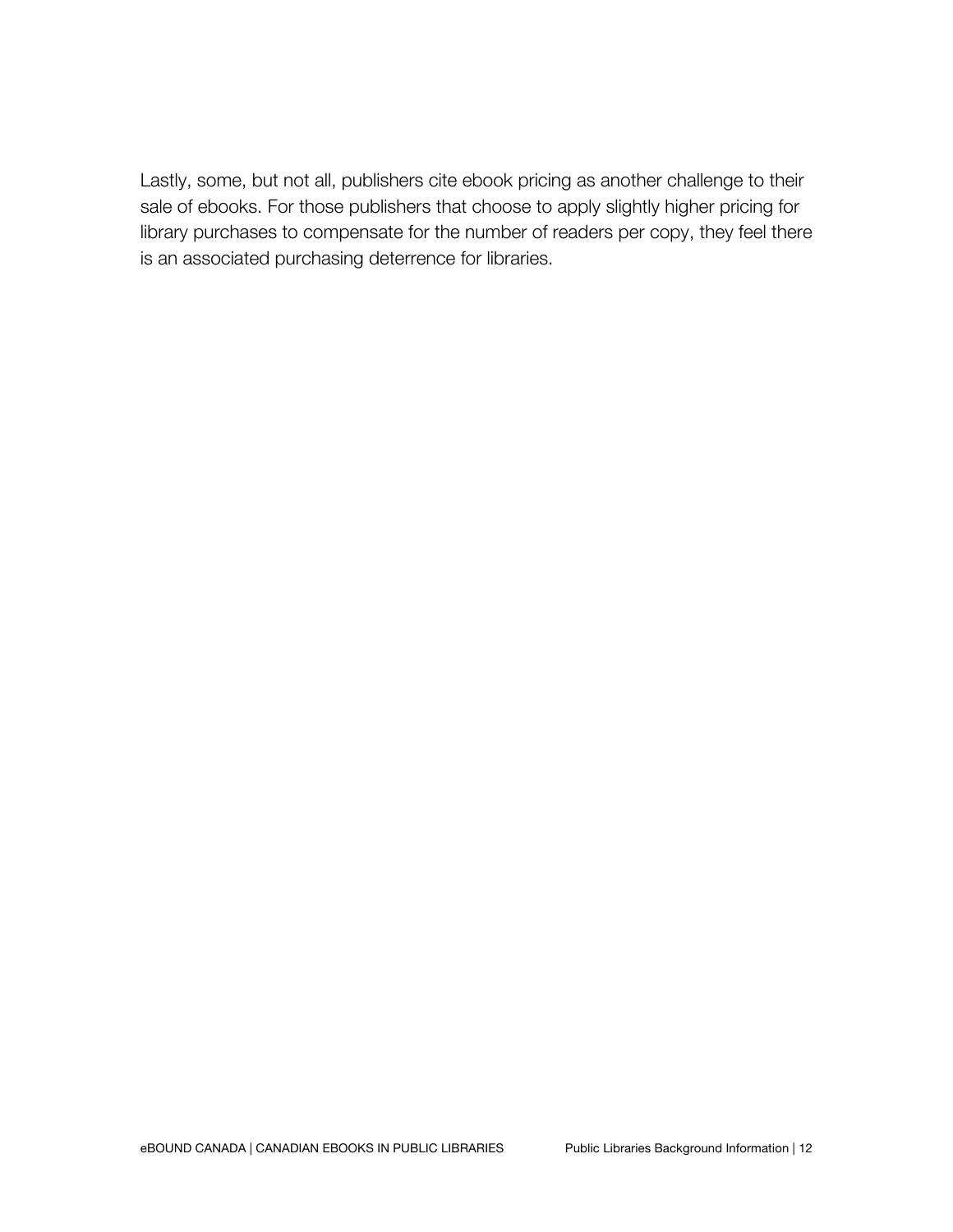# Gap Analysis

#### **Methodology**

All data included in the gap analysis was voluntarily submitted. Outreach to key library contacts was performed by eBOUND consultants requesting participation in this research and outlining the project parameters, goals, and methodology.

Library contacts were provided a spreadsheet containing an aggregated list of 6,429 Canadian titles recorded by BookNet Canada as having both print and ebook editions. This aggregated list had been generated from a more extensive BookNet Canada database by cross-referencing the ISBNs of a total 8,355 Canadian print titles, published between 1970 and 2016, to corresponding eISBNs published in the same timeframe. The result was 6,429 Canadian titles that had print and ebook editions.

Using the relevant metadata for title, author, publisher, and ISBN/eISBN, libraries were asked to cross-reference the compiled BookNet Canada list of titles with their own collection catalogues and return two lists: one list including all print titles (and their accompanying metadata) found to have a match in their catalogue, and the other list including all digital or ebook titles (and their accompanying metadata) found to have a match in their catalogue. A template was provided to libraries for their returned lists.

#### Overview of Sampled Data/Groups/Library Systems Included in Gap Analysis

The aggregated list of Canadian titles provided by BookNet Canada includes 6,429 titles from seventy-two Canadian publishers and imprints, published between 1970 and 2016. A complete list of the publishers of these titles can be found in Appendix B.

The library systems included in the analysis represent the provinces of Alberta, British Columbia, New Brunswick, Newfoundland and Labrador, and Ontario. All library systems included in our sample indicated that they do not receive funding outside of their standard funding model, which is largely made up of municipal library tax levies and provincial operating grants. Libraries provided data on assurance of anonymity.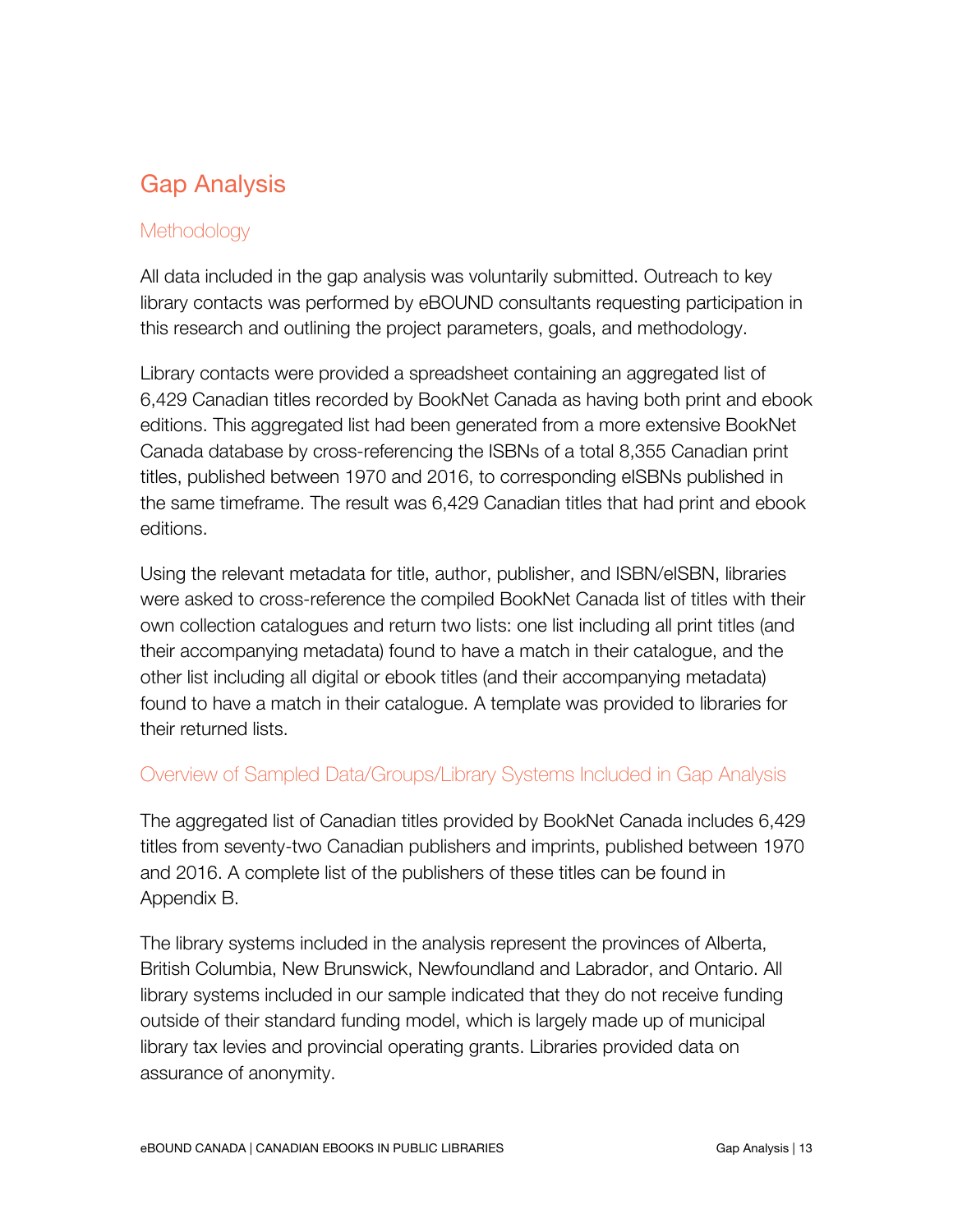While this data set is not representative of all library systems in Canada, the variety of submissions included in our analysis is diverse enough to allow for reasonable extrapolations to be made for Canadian public libraries at-large.

### Limitations of Sample Groups/Data

In order to provide findings relevant to the Canadian publishing landscape at large, every effort was made to include data from a well-distributed range of Canadian library systems, both geographically speaking and in terms of management and funding models.

We were successful in collecting data from library systems in Alberta, British Columbia, Ontario, New Brunswick, and Newfoundland and Labrador, including systems under CULC and co-op management models.

That said, many libraries expressed difficulties exporting and sharing their catalogue data, often citing software and database constraints. These technical difficulties within the data collection portion of the project meant that numerous libraries were unable to participate, thus limiting our sample size.

It should also be noted that in discussion with library staff, it was discovered that numerous library systems may, in addition to their owned collections, offer patrons access to ebook subscription services such as Tumblebooks, which could increase the actual number of ebook titles available to patrons beyond the library system's individually-acquired titles. Data from such subscription services has not been included in the analysis.

## Gap Analysis: All Library Systems Samples

We began our analysis by examining the data provided by each of our participating library systems and drawing averages across all systems (Figure 1).

In doing so, we see that, on average, library systems have acquired 2,260 Canadian titles of the 6,429 titles recorded by BookNet Canada as having both print and ebook editions. Of that, 1,748 or 80.90% of the acquired titles are print format while only 25.74% are ebook format. This represents a gap of availability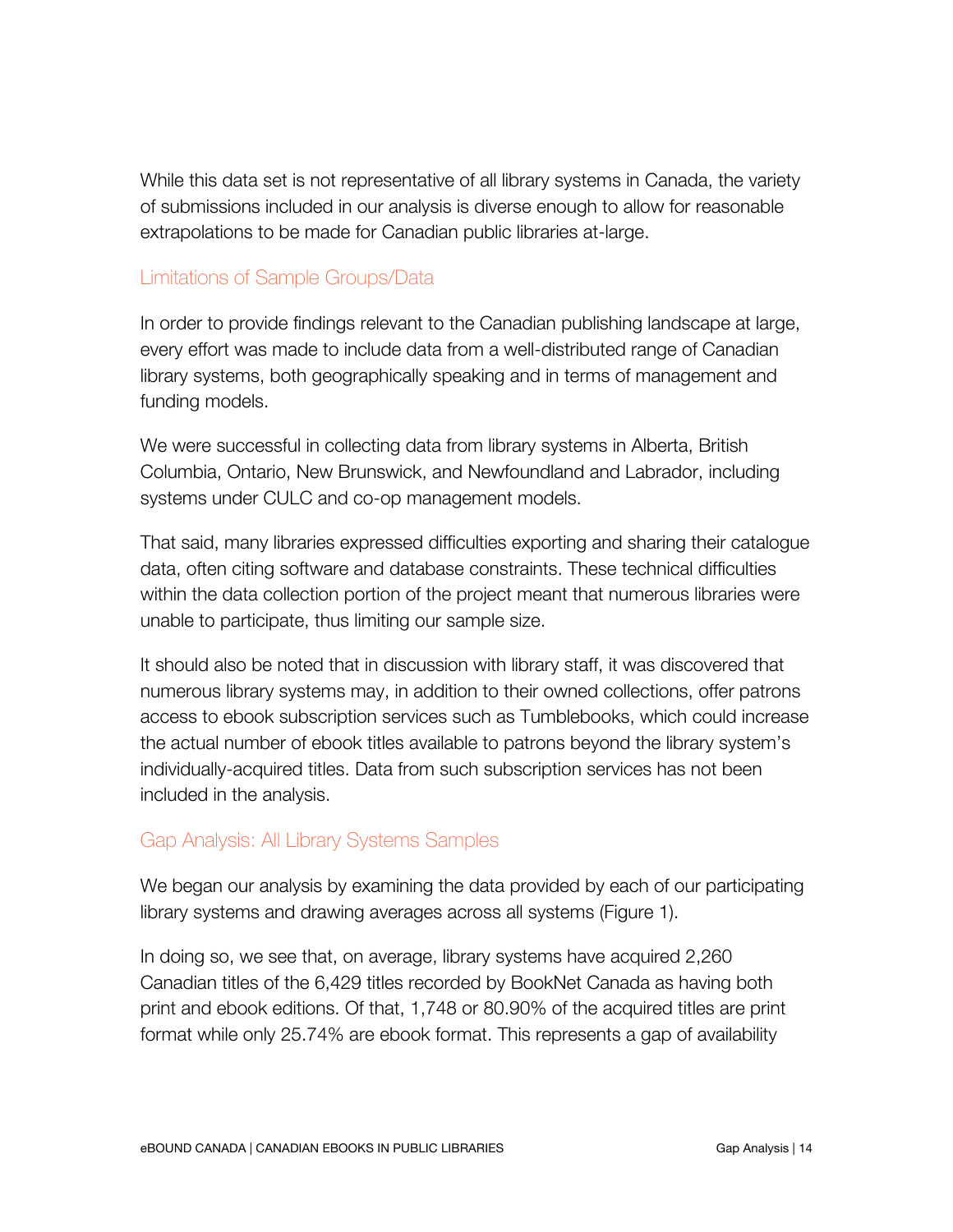between formats and reveals that Canadian titles are available in Canadian library systems in print format more than three times as often as they are in ebook format.

Figure 2 offers a graphical depiction of this gap.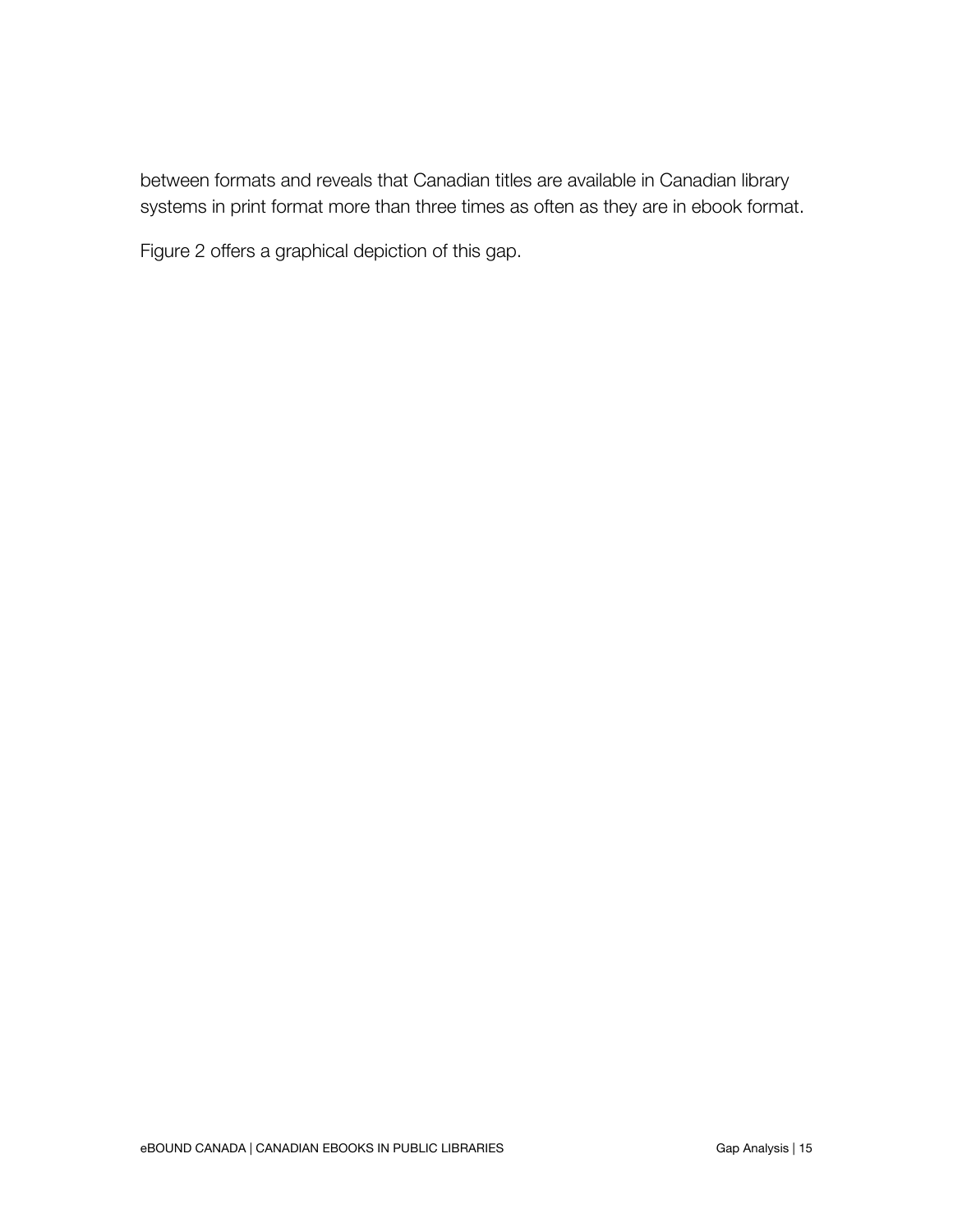| Library<br><b>System</b> | <b>Titles Matched to BookNet List</b><br><b>NGC</b><br>of Unique<br>in Either Format<br><b>Total Number</b> | <b>Titles Matched to BookNet</b><br>List Available in Print Format<br><b>NGC</b> | Matched to<br>BookNet List Available in Print<br>of Titles<br>Percentage<br>Format | <b>BookNet List Available in Print</b><br>Matched to<br><b>Titles</b><br>Only<br>ō<br>Number<br><b>Format</b> | Available in Print Format Only<br>of CDN Titles<br><b>BookNet List</b><br>Matched to<br>Percentage | <b>CDN Titles Matched to BookNet</b><br>List Available in Ebook Format | Available in Ebook Format<br>of CDN Titles<br><b>BookNet List</b><br>Percentage<br>$\overline{\mathbf{c}}$<br><b>Matched</b> | <b>BookNet</b><br>List Available in Ebook Format<br><b>CDN Titles Matched to</b><br><b>Only</b> | <b>Only</b><br><b>Available in Ebook Format</b><br>of CDN Titles<br><b>BookNet List</b><br>Percentage<br>Matched to | <b>BookNet</b><br>List Available in Both Print and<br>Matched to<br>Ebook Formats<br><b>Titles</b><br><b>NGC</b> | to BookNet List Available in Both<br>Percentage CDN Titles Matched<br>Print and Ebook Formats |
|--------------------------|-------------------------------------------------------------------------------------------------------------|----------------------------------------------------------------------------------|------------------------------------------------------------------------------------|---------------------------------------------------------------------------------------------------------------|----------------------------------------------------------------------------------------------------|------------------------------------------------------------------------|------------------------------------------------------------------------------------------------------------------------------|-------------------------------------------------------------------------------------------------|---------------------------------------------------------------------------------------------------------------------|------------------------------------------------------------------------------------------------------------------|-----------------------------------------------------------------------------------------------|
| Library 1                | 556                                                                                                         | 545                                                                              | 98.02%                                                                             | 532                                                                                                           | 95.68%                                                                                             | 24                                                                     | 4.32%                                                                                                                        | 11                                                                                              | 1.98%                                                                                                               | 13                                                                                                               | 2.34%                                                                                         |
| Library 2                | 4064                                                                                                        | 3767                                                                             | 92.69%                                                                             | 3232                                                                                                          | 79.53%                                                                                             | 832                                                                    | 20.47%                                                                                                                       | 297                                                                                             | 7.31%                                                                                                               | 535                                                                                                              | 13.16%                                                                                        |
| Library 3                | 1888                                                                                                        | 1834                                                                             | 97.14%                                                                             | 1729                                                                                                          | 91.58%                                                                                             | 159                                                                    | 8.42%                                                                                                                        | 54                                                                                              | 2.86%                                                                                                               | 105                                                                                                              | 5.56%                                                                                         |
| Library 4                | 2471                                                                                                        | 424                                                                              | 17.16%                                                                             | 90                                                                                                            | 3.64%                                                                                              | 2381                                                                   | 96.36%                                                                                                                       | 2047                                                                                            | 82.84%                                                                                                              | 334                                                                                                              | 13.52%                                                                                        |
| Library 5                | 2764                                                                                                        | 2503                                                                             | 90.56%                                                                             | 2315                                                                                                          | 83.76%                                                                                             | 449                                                                    | 16.24%                                                                                                                       | 261                                                                                             | 9.44%                                                                                                               | 188                                                                                                              | 6.80%                                                                                         |
| Library 6                | 2263                                                                                                        | 2174                                                                             | 96.07%                                                                             | 2174                                                                                                          | 96.07%                                                                                             | 89                                                                     | 3.93%                                                                                                                        | 89                                                                                              | 3.93%                                                                                                               | $\mathbf{O}$                                                                                                     | 0.00%                                                                                         |
| Library 7                | 1045                                                                                                        | 840                                                                              | 80.38%                                                                             | 823                                                                                                           | 78.76%                                                                                             | 222                                                                    | 21.24%                                                                                                                       | 205                                                                                             | 19.62%                                                                                                              | 17                                                                                                               | 1.63%                                                                                         |
| Library 8                | 2883                                                                                                        | 2652                                                                             | 91.99%                                                                             | 2292                                                                                                          | 79.50%                                                                                             | 591                                                                    | 20.50%                                                                                                                       | 231                                                                                             | 8.01%                                                                                                               | 360                                                                                                              | 12.49%                                                                                        |
| Library 9                | 1169                                                                                                        | 1169                                                                             | 100.00%                                                                            | 1107                                                                                                          | 94.70%                                                                                             | 62                                                                     | 5.30%                                                                                                                        | $\mathbf 0$                                                                                     | 0.00%                                                                                                               | 62                                                                                                               | 5.30%                                                                                         |
| Library 10               | 3504                                                                                                        | 1578                                                                             | 45.03%                                                                             | 1380                                                                                                          | 39.38%                                                                                             | 2124                                                                   | 60.62%                                                                                                                       | 1926                                                                                            | 54.97%                                                                                                              | 198                                                                                                              | 5.65%                                                                                         |
| <b>AVERAGE</b>           | 2260.70                                                                                                     | 1748.60                                                                          | 80.90%                                                                             | 1567.40                                                                                                       | 74.26%                                                                                             | 693.30                                                                 | 25.74%                                                                                                                       | 512.10                                                                                          | 19.10%                                                                                                              | 181.20                                                                                                           | 6.65%                                                                                         |

## **FIGURE 1.** Summary of the Availability and Formats of Canadian Titles in Canadian Library Systems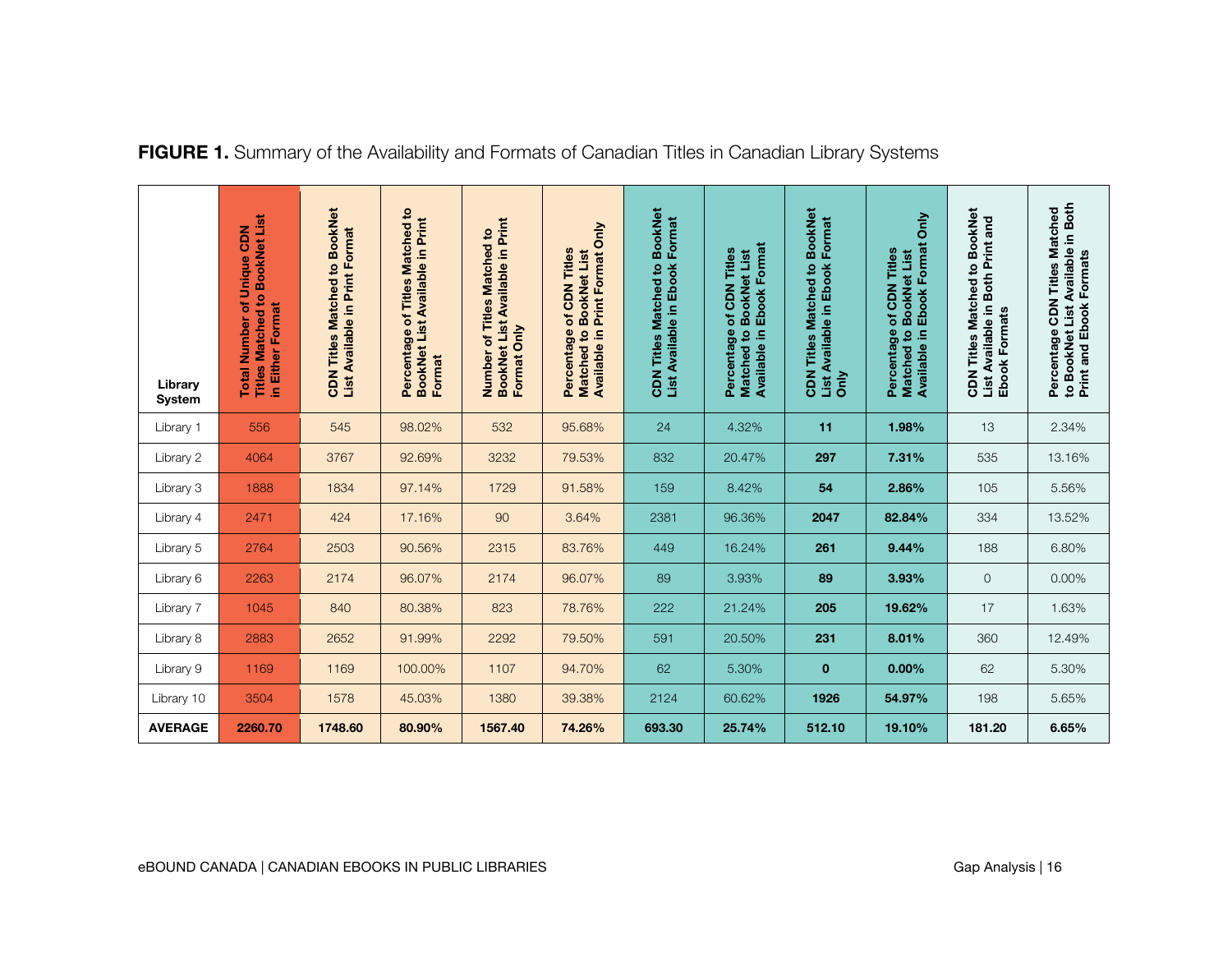

**FIGURE 2.** Formats of Canadian Titles Available in Canadian Library Systems

To fully understand this and the subsequent analysis, it is important to acknowledge that the averages presented for format availability (print only, ebook only, both print and ebook) are calculated using the number of titles in a library's collection that *matched* to the BookNet Canada list of 6,429 titles—only those titles available in both print and ebook formats.

But as seen in Figure 1, among the Canadian libraries sampled, only an average of 2,260 of those titles were in their collections.

By examining the averages within a library's collection, we focus our analysis on title *format* availability rather than *title* availability.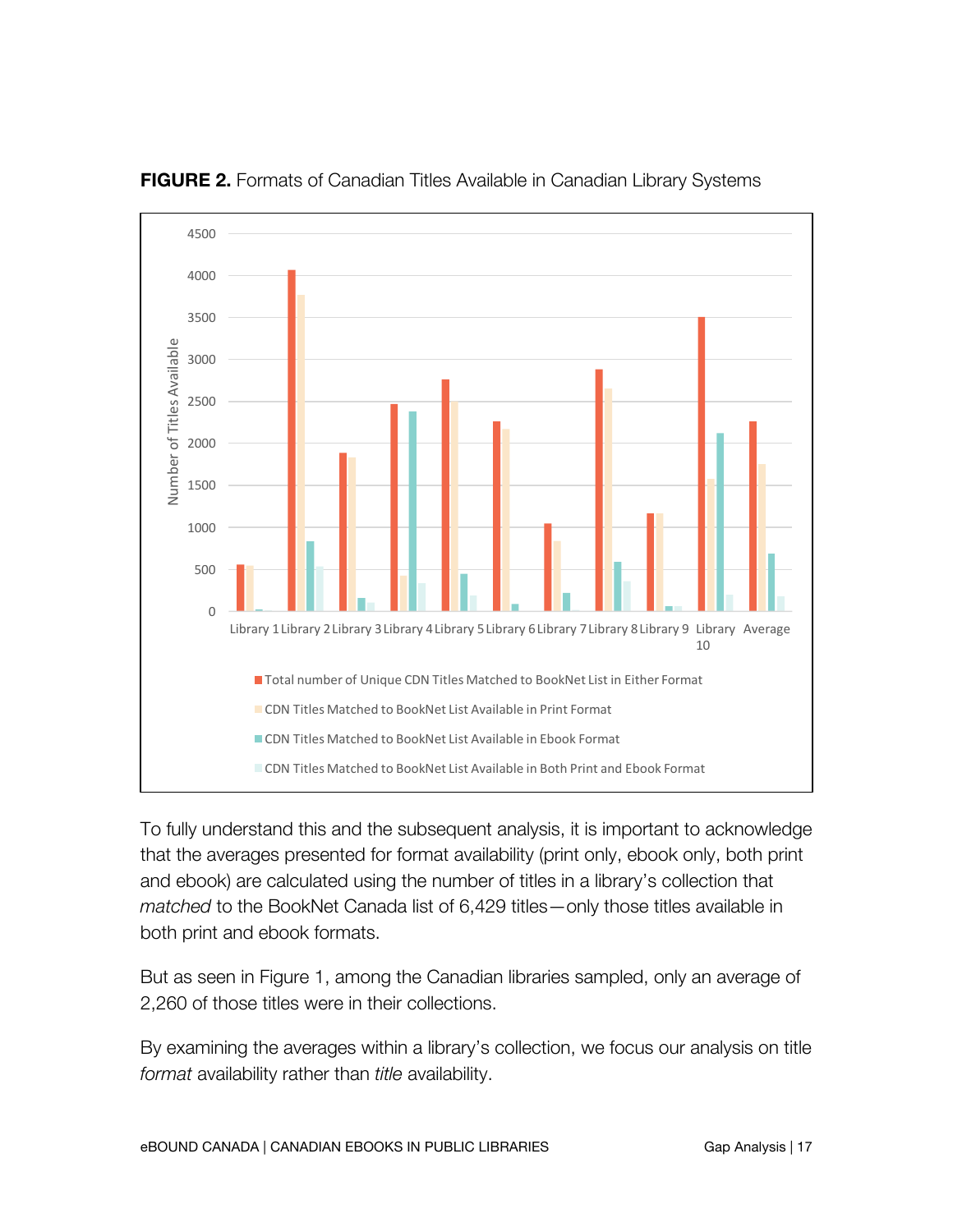Another way to frame the gap between available formats in library systems is to examine how many titles, on average, are available in *both* formats. Based on our sampled library systems, only 6.65% of titles are available both in print format *and* in ebook format, leaving 93.35% of Canadian titles available in only one format. This breakdown is represented visually in Figure 3.

Of those titles available in only one format, print format is once again more common, with an average of 74.26% of Canadian titles available only in print format and 19.10% of titles available only in ebook format.



**FIGURE 3.** Canadian Library Collections of Canadian Titles by Available Format

There are, however, two unique cases found among our sampled library systems. Specifically, libraries 4 and 10 both show collections having more titles available in ebook format than in print format.

To help ensure our analysis is valid and provides an average and reasonable evaluation of library system collections, efforts were made to identify potential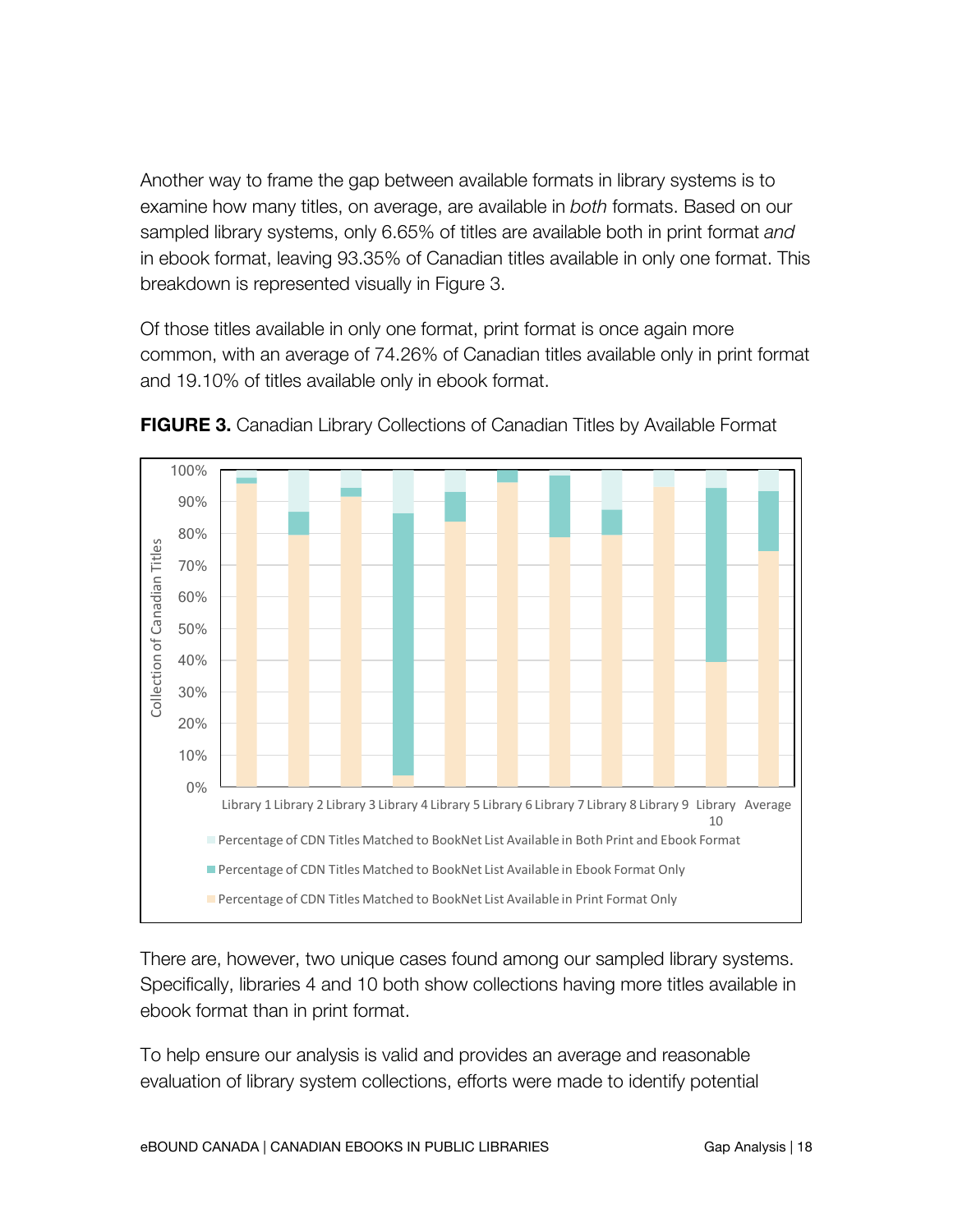outliers using the interquartile range for the percentage of titles available in print format. The interquartile range and its "fences" work to identify outliers by breaking data into quarters and using those quarters and the distance between them to identify an acceptable range for data to fall in. Anything outside the acceptable range is considered an outlier. In this case, Library 4 proves to be an outlier with 17.16% of its collection available in print format, while Library 10 is not an outlier.

The calculations are shown in Figure 4.

|            | <b>Percentage CDN</b><br><b>Titles Available</b><br>in Print Format |                                  | <b>Percentage</b><br><b>Titles Availa</b><br>in Print Forr |
|------------|---------------------------------------------------------------------|----------------------------------|------------------------------------------------------------|
| Library 4  | 17.16%                                                              | Median                           | 92.34%                                                     |
| Library 10 | 45.03%                                                              | Q1 <                             | 80.38%                                                     |
| Library 7  | 80.38%                                                              | Q4 >                             | 97.14%                                                     |
| Library 5  | 90.56%                                                              | Interquartile Range<br>$Q3 - Q1$ | 16.76%                                                     |
| Library 8  | 91.99%                                                              | <b>Outer Fence</b><br>Lower      | 30.11%                                                     |
| Library 2  | 92.69%                                                              | Inner Fence Lower                | 63.63%                                                     |
| Library 6  | 96.07%                                                              | Inner Fence Upper                | 113.90%                                                    |
| Library 3  | 97.14%                                                              | <b>Outer Fence</b><br>Upper      | 147.41%                                                    |
| Library 1  | 98.02%                                                              |                                  |                                                            |
| Library 9  | 100.00%                                                             |                                  |                                                            |

**FIGURE 4.** Identifying Outliers in the Percentage of Titles Available in Print Format (Calculation of Interquartile Range Fences)

|                                | <b>Percentage CDN</b><br><b>Titles Available</b><br>in Print Format |
|--------------------------------|---------------------------------------------------------------------|
| Median                         | 92.34%                                                              |
| Q1 <                           | 80.38%                                                              |
| Q4 >                           | 97.14%                                                              |
| Interquartile Range<br>Q3 - Q1 | 16.76%                                                              |
| Outer Fence<br>Lower           | 30.11%                                                              |
| Inner Fence Lower              | 63.63%                                                              |
| Inner Fence Upper              | 113.90%                                                             |
| <b>Outer Fence</b><br>Upper    | 147.41%                                                             |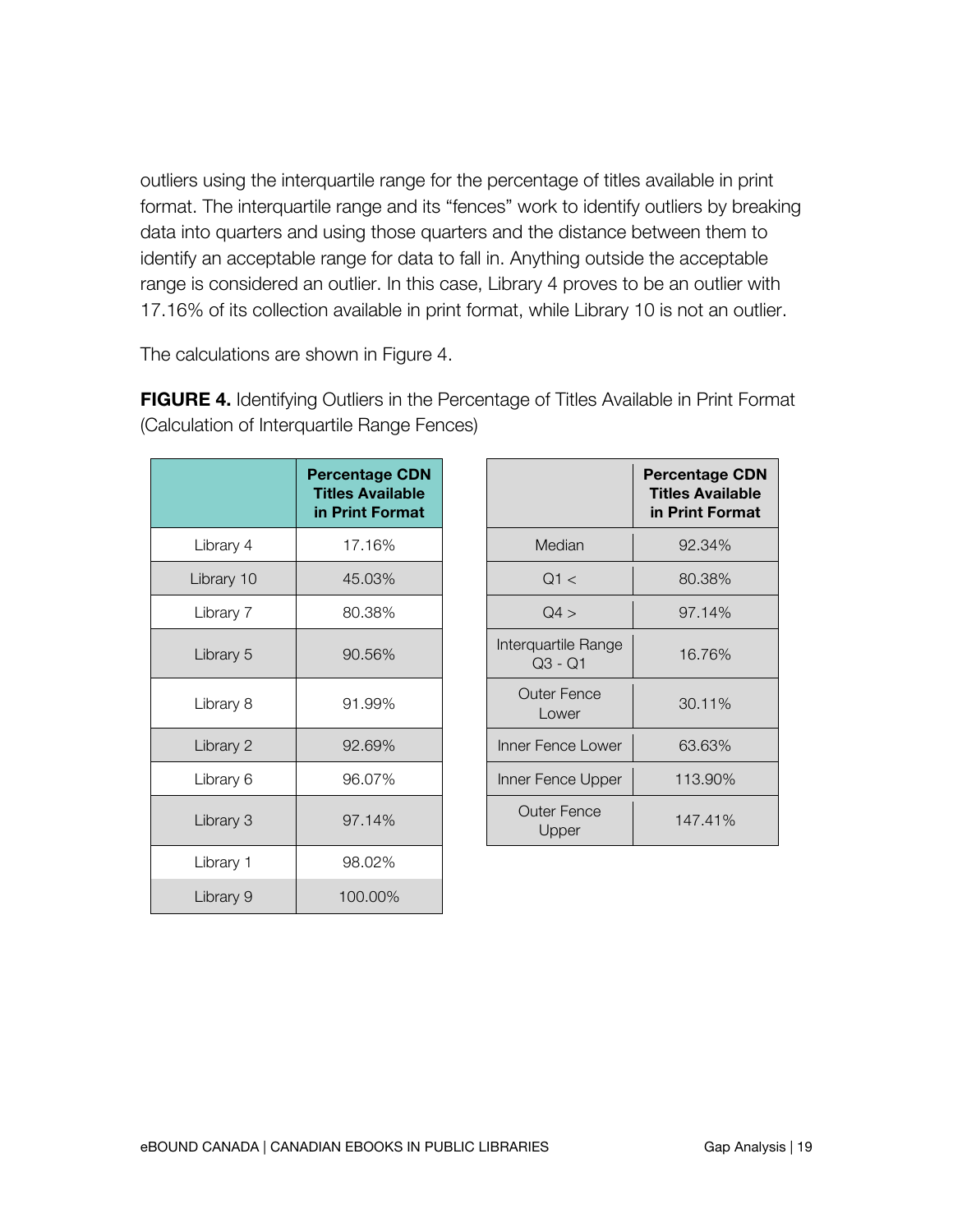**FIGURE 5.** Summary of the Average Availability and Formats of Canadian Titles in Canadian Library Systems Both with and without Identified Outliers

|                                                                                                                                                                                                                                                                                                                                                                                                                                                                                                                                                                                                                                                        | <b>Titles Matched to BookNet List in</b><br><b>CDN</b><br><b>Total Number of Unique</b><br><b>Either Format</b> | <b>BookNet</b><br>List Available in Print Format<br><b>CDN Titles Matched to</b> | Percentage of Titles Matched to<br><b>BookNet List Available in Print</b><br>Format | BookNet List Available in Print<br>Number of Titles Matched to<br>Format Only | Matched to BookNet List Available<br>Percentage of CDN Titles<br>in Print Format Only | <b>CDN Titles Matched to BookNet</b><br>List Available in Ebook Format | Matched to BookNet List Available<br>Percentage of CDN Titles<br>in Ebook Format | CDN Titles Matched to BookNet<br>List Available in Ebook Format<br>ðnly | Matched to BookNet List Available<br>Percentage of CDN Titles<br>in Ebook Format Only | CDN Titles Matched to BookNet<br>List Available in Both Print and<br><b>Ebook Format</b> | CDN Titles Matched to BookNet<br>List Available in Both Print and<br>Ebook Format |
|--------------------------------------------------------------------------------------------------------------------------------------------------------------------------------------------------------------------------------------------------------------------------------------------------------------------------------------------------------------------------------------------------------------------------------------------------------------------------------------------------------------------------------------------------------------------------------------------------------------------------------------------------------|-----------------------------------------------------------------------------------------------------------------|----------------------------------------------------------------------------------|-------------------------------------------------------------------------------------|-------------------------------------------------------------------------------|---------------------------------------------------------------------------------------|------------------------------------------------------------------------|----------------------------------------------------------------------------------|-------------------------------------------------------------------------|---------------------------------------------------------------------------------------|------------------------------------------------------------------------------------------|-----------------------------------------------------------------------------------|
| Average<br>including<br>Library 4                                                                                                                                                                                                                                                                                                                                                                                                                                                                                                                                                                                                                      | 2260.70                                                                                                         | 1748.60                                                                          | 80.90%                                                                              | 1567.40                                                                       | 74.26%                                                                                | 693.30                                                                 | 25.74%                                                                           | 512.10                                                                  | 19.10%                                                                                | 181.20                                                                                   | 6.65%                                                                             |
| Average<br>excluding<br>Library 4                                                                                                                                                                                                                                                                                                                                                                                                                                                                                                                                                                                                                      | 2237.33                                                                                                         | 1895.78                                                                          | 87.99%                                                                              | 1731.56                                                                       | 82.11%                                                                                | 505.78                                                                 | 17.89%                                                                           | 341.56                                                                  | 12.01%                                                                                | 164.22                                                                                   | 5.88%                                                                             |
| Change                                                                                                                                                                                                                                                                                                                                                                                                                                                                                                                                                                                                                                                 | $-23.37$                                                                                                        | 147.18                                                                           | 7.08%                                                                               | 164.16                                                                        | 7.85%                                                                                 | $-187.52$                                                              | $-7.85%$                                                                         | $-170.54$                                                               | $-7.08%$                                                                              | $-16.98$                                                                                 | $-0.76%$                                                                          |
| By excluding Library 4 from our analysis in Figure 5, we see the previously identified gap in available formats<br>(percentage of titles available in print versus percentage available in ebook) widens to 70.09% (initially 55.16%) with<br>an average of 87.99% of titles available in print format and only 17.89% available in ebook format. Although it is<br>important to identify and consider outliers, all further analysis conducted in this study and present in this report<br>includes the full dataset from ten libraries. The decision to include Library 4 data was made due to the already small<br>sample size of the full dataset. |                                                                                                                 |                                                                                  |                                                                                     |                                                                               |                                                                                       |                                                                        |                                                                                  |                                                                         |                                                                                       |                                                                                          |                                                                                   |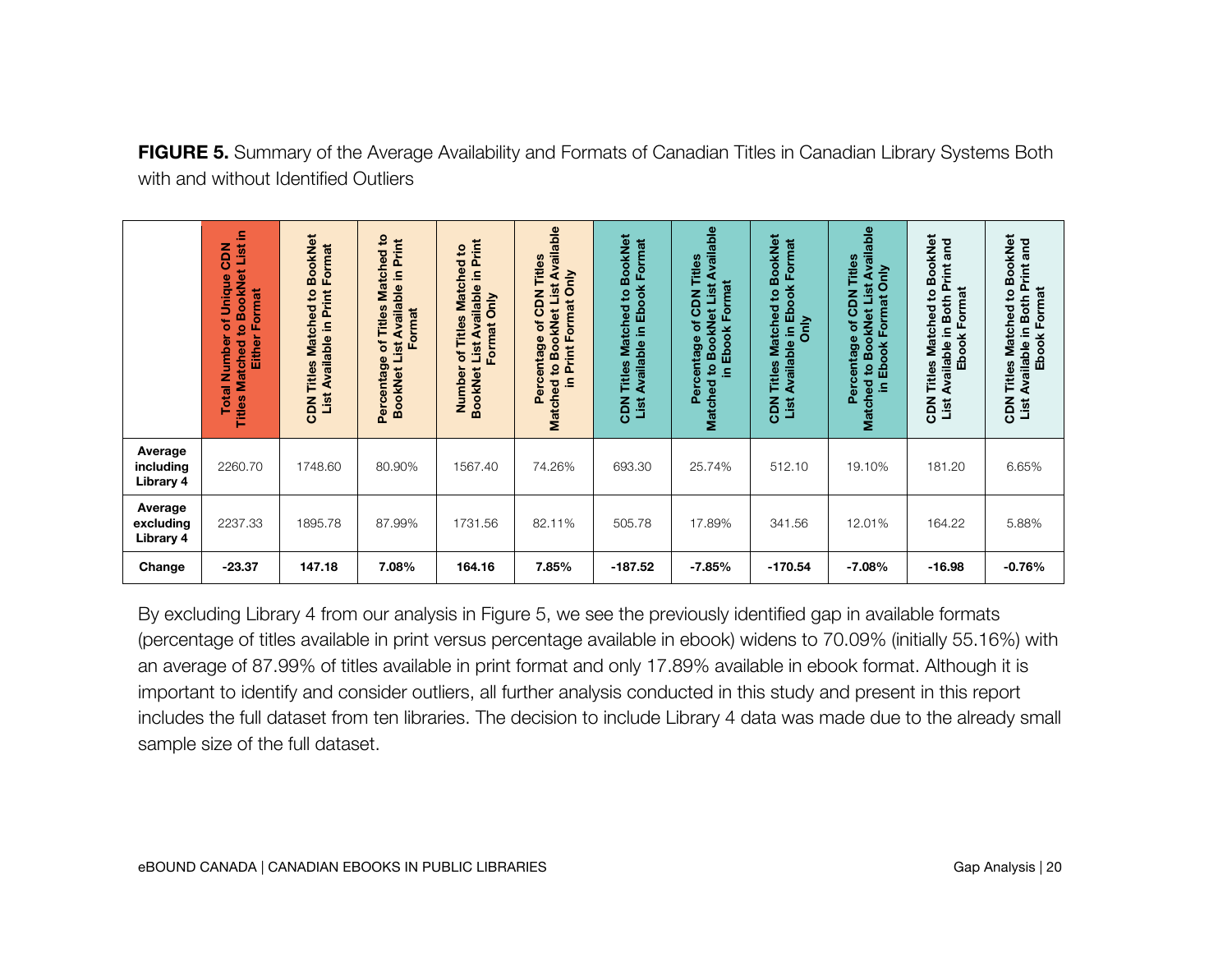#### Examining the Gap Over Time

After this initial analysis, we explored the possibility of acquisition trends shifting over time. Is the gap in print and ebook acquisitions holding steady, or is it growing or shrinking over time?

To provide an answer, we re-examined our sampled library system data by year, choosing specifically to examine the most recent five years, from 2012 through 2016. Note that, because we did not have information regarding the year in which a title was purchased, we instead filtered and segmented our data by the publication year of the titles matched to the BookNet Canada list. Library 4 was included in this analysis.

We began our analysis by first evaluating the five-year period of 2012 through 2016 as a whole, comparing it to the years prior and the overall average for all the titles published between 1970 and 2016 (Figure 6). This comparison is graphically depicted in Figure 7.

**FIGURE 6.** Summary of the Average Availability and Formats of Canadian Titles in Canadian Library Systems Based on Year of Publication

| <b>Averages</b>             | <b>CDN Titles</b><br>Matched to BookNet List in Either<br><b>Total number of Unique</b><br>Format | <b>BookNet List</b><br>Format<br><b>Available in Print</b><br><b>Titles Matched to</b><br><b>ZON</b> | Percentage of CDN Titles Matched<br><b>BookNet List Available in Print</b><br>Format<br>$\mathbf{Q}$ | List<br><b>BookNet</b><br>Available in Ebook Format<br>Matched to<br><b>Titles</b><br><b>ZON</b> | Matched<br>in Ebook<br>List Available<br>of CDN Titles<br>Format<br>to BookNet<br>rcentage<br>قم | Matched to BookNet List<br>Ebook<br>and<br><b>Both Print</b><br>Format<br>Ξ.<br><b>CDN Titles</b><br>Available | Percentage of CDN Titles Matched<br>BookNet List Available in Both<br>Print and Ebook Format<br>$\mathbf{S}$ |
|-----------------------------|---------------------------------------------------------------------------------------------------|------------------------------------------------------------------------------------------------------|------------------------------------------------------------------------------------------------------|--------------------------------------------------------------------------------------------------|--------------------------------------------------------------------------------------------------|----------------------------------------------------------------------------------------------------------------|--------------------------------------------------------------------------------------------------------------|
| All Time<br>$(1970 - 2016)$ | 2260.7                                                                                            | 1748.6                                                                                               | 77.35%                                                                                               | 693.3                                                                                            | 30.67%                                                                                           | 181.20                                                                                                         | 8.02%                                                                                                        |
| 1970-2012                   | 1331.2                                                                                            | 972.6                                                                                                | 73.06%                                                                                               | 448.3                                                                                            | 33.68%                                                                                           | 89.70                                                                                                          | 6.74%                                                                                                        |
| 2012-2016                   | 929.5                                                                                             | 776                                                                                                  | 83.49%                                                                                               | 245                                                                                              | 26.36%                                                                                           | 91.50                                                                                                          | 9.84%                                                                                                        |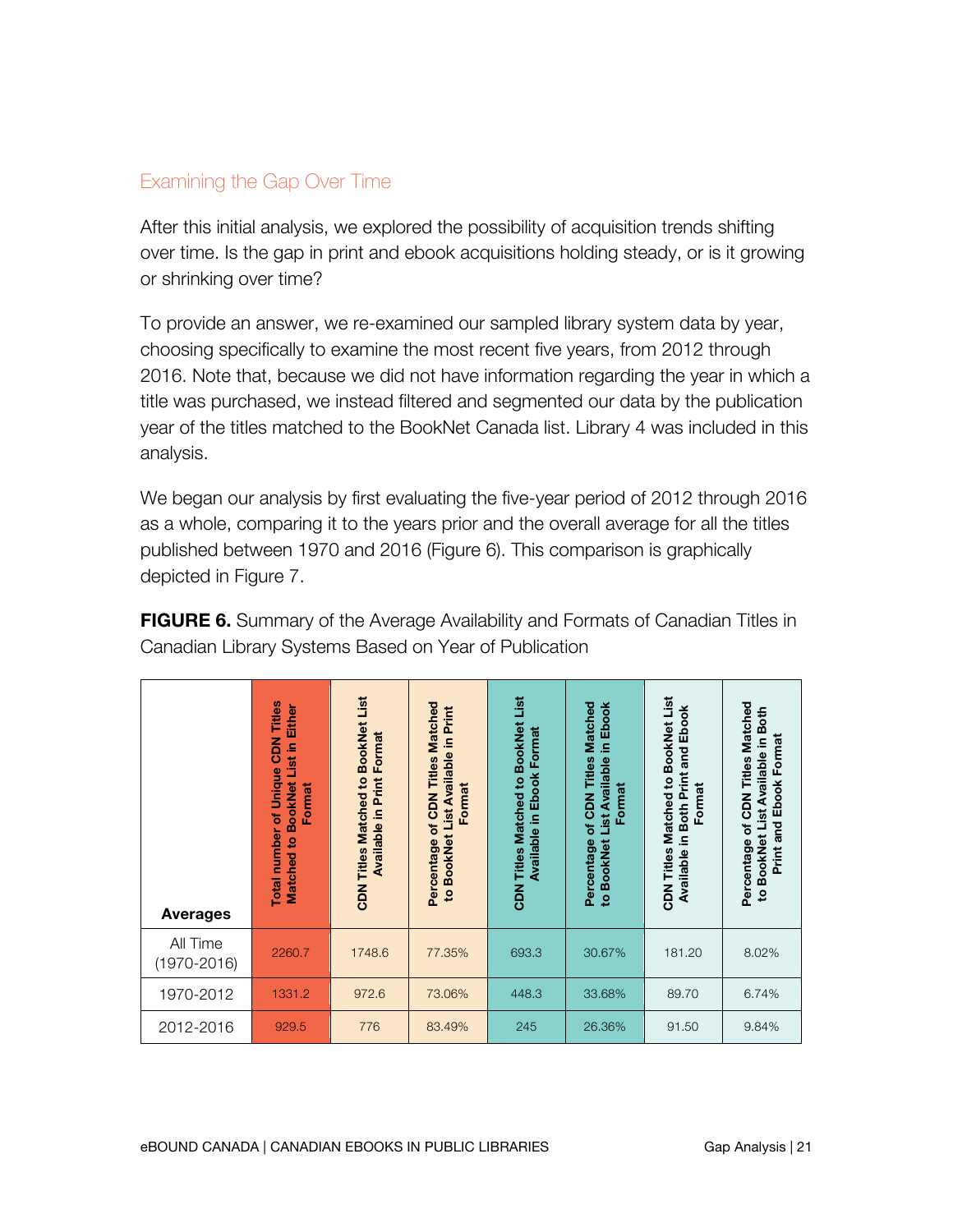

**FIGURE 7.** Average Availability and Formats of Canadian Titles in Canadian Library Systems Based on Year of Publication

Based on this evaluation (Figures 6 and 7), we can see that the percentage of titles available in library systems in print format has risen for books published 2012 through 2016 compared to books published in years prior. Meanwhile, the share of Canadian titles available in those same library systems in ebook format is lower for books published in the period 2012 to 2016. This reveals a widening of the gap in available formats for newer Canadian titles in library systems. In the years prior to 2012, this gap was 39.9%, but in the five-year period of 2012 to 2016, that rose to 57.13%—higher even than the lifetime average gap of 46.68%. Interestingly, despite the widening of this gap, 2012 to 2016 showed more titles available in both formats than in years prior.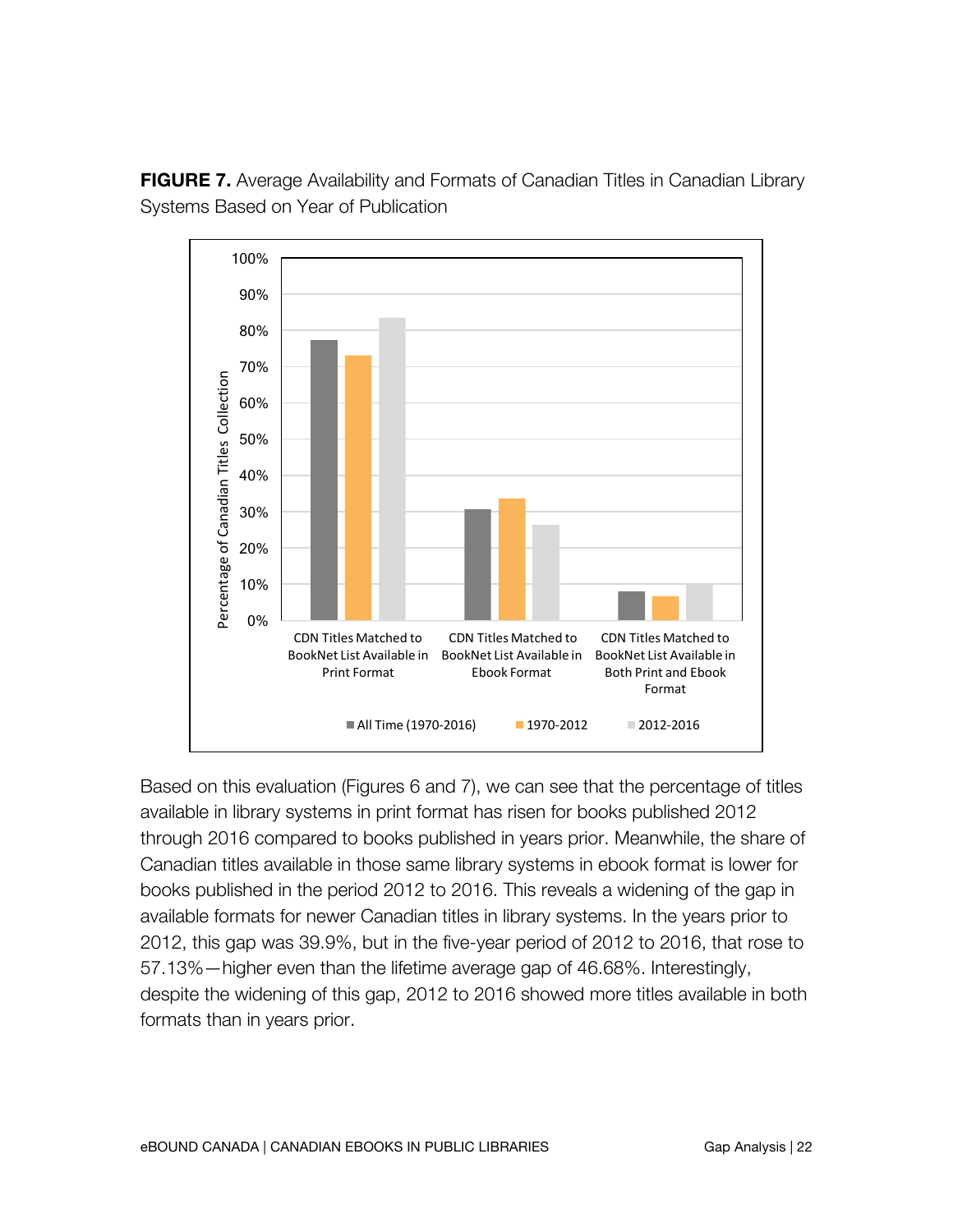Looking specifically at the years 2012 through 2016 (Figure 8), we can see, within this five-year period, there was little change to the gap in availability of formats. At its widest, the gap was 59.40%, and at its lowest, 55.34%—a change of just over 4%.

|      | <b>Total number of Unique CDN</b><br><b>Titles Matched to BookNet</b><br><b>List in Either Format</b> | BookNet List Available in<br><b>CDN Titles Matched to</b><br><b>Print Format</b> | Percentage of CDN Titles<br>Matched to BookNet List<br>in Print Format<br><b>Available</b> | BookNet List Available in<br><b>CDN Titles Matched to</b><br><b>Ebook Format</b> | <b>Ebook Format</b><br>Matched to BookNet List<br>of CDN Titles<br>Percentage<br>Available in | Both Print and Ebook Format<br>BookNet List Available in<br><b>CDN Titles Matched to</b> | Available in Both Print and<br>Percentage of CDN Titles<br>Matched to BookNet List<br>Format<br>Ebook |
|------|-------------------------------------------------------------------------------------------------------|----------------------------------------------------------------------------------|--------------------------------------------------------------------------------------------|----------------------------------------------------------------------------------|-----------------------------------------------------------------------------------------------|------------------------------------------------------------------------------------------|-------------------------------------------------------------------------------------------------------|
| 2012 | 196.8                                                                                                 | 165.8                                                                            | 84.25%                                                                                     | 53                                                                               | 26.93%                                                                                        | 22.00                                                                                    | 11.18%                                                                                                |
| 2013 | 187.2                                                                                                 | 155                                                                              | 82.80%                                                                                     | 51.4                                                                             | 27.46%                                                                                        | 19.20                                                                                    | 10.26%                                                                                                |
| 2014 | 194.5                                                                                                 | 163.2                                                                            | 83.91%                                                                                     | 51.1                                                                             | 26.27%                                                                                        | 19.80                                                                                    | 10.18%                                                                                                |
| 2015 | 197.3                                                                                                 | 166.1                                                                            | 84.19%                                                                                     | 48.9                                                                             | 24.78%                                                                                        | 17.70                                                                                    | 8.97%                                                                                                 |
| 2016 | 153.7                                                                                                 | 125.9                                                                            | 81.91%                                                                                     | 40.6                                                                             | 26.42%                                                                                        | 12.80                                                                                    | 8.33%                                                                                                 |

**FIGURE 8.** Summary of Average Availability and Formats of Canadian Titles Published Between 2012 and 2016 in Canadian Library Systems

However, even with so little change, if we plot trend lines over the five-year period, a slight overall downward trend can be seen in the availability of titles in print format, ebook format, and both formats simultaneously (Figure 9).

Further analysis beyond the scope of this project would be needed to verify whether or not this apparent downward trend is significant and pervasive across the industry, using library acquisition data rather than title publication data.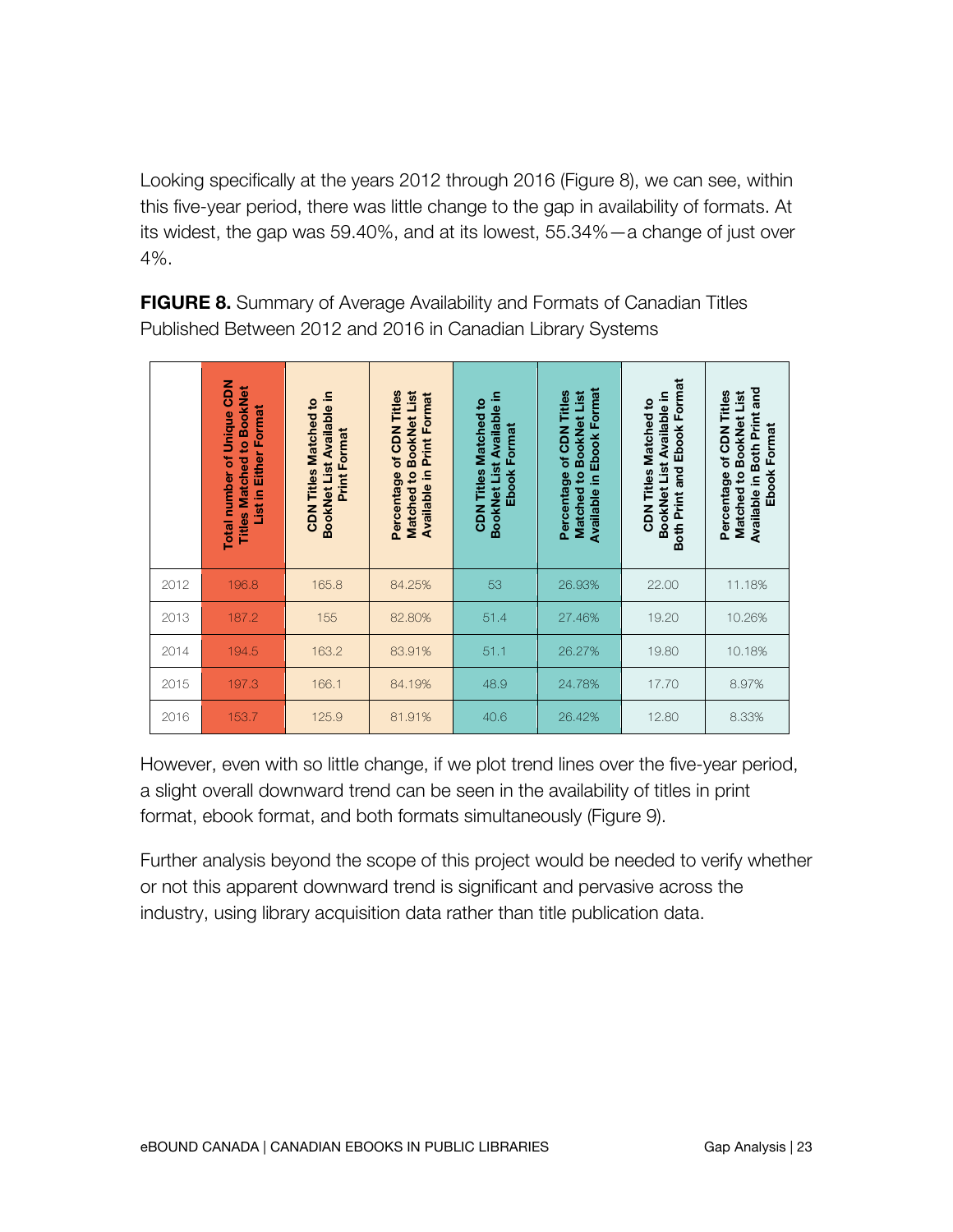**FIGURE 9.** Average Availability and Formats of Canadian Titles Published Between 2012 and 2016 in Canadian Library Systems

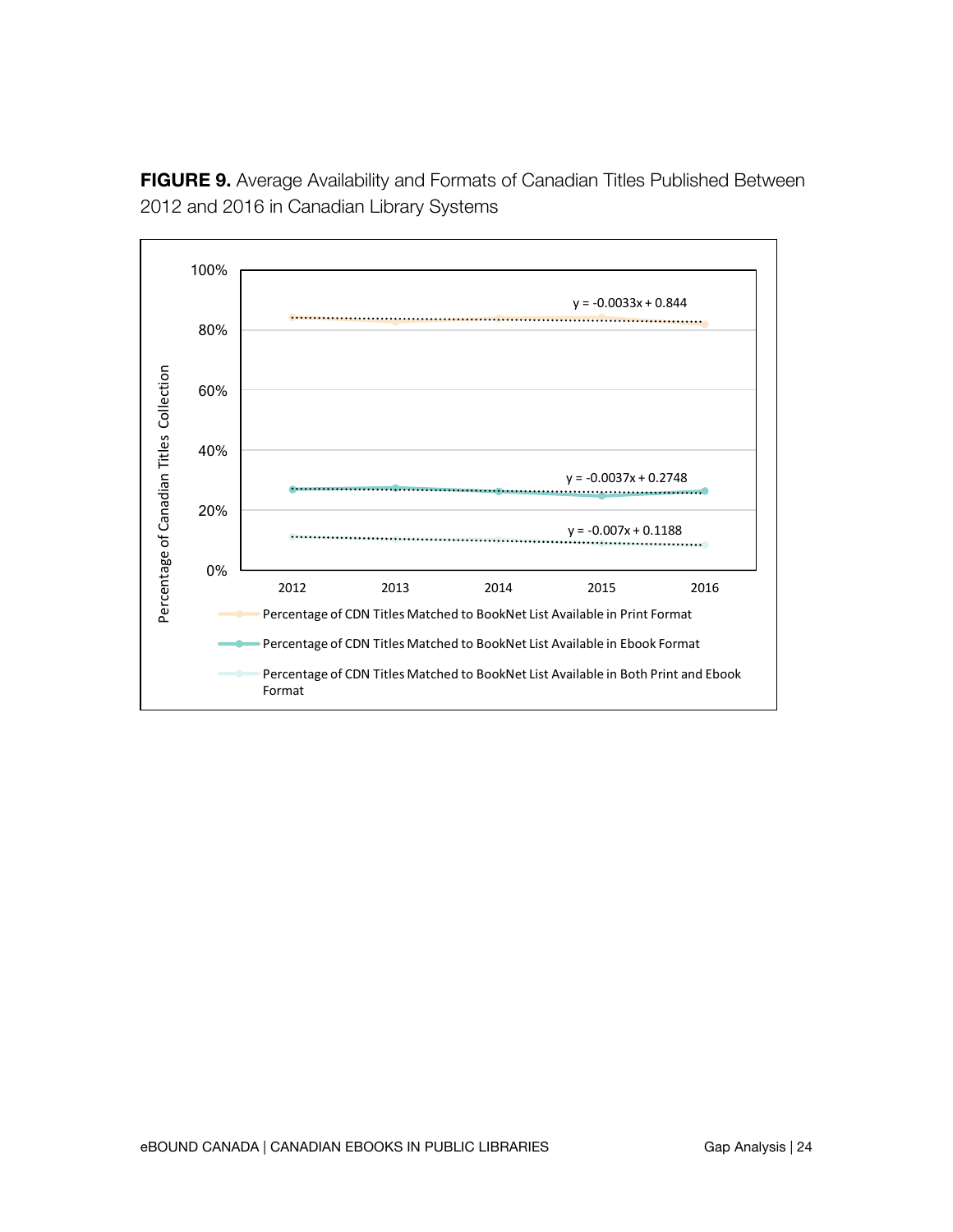## Conclusions & Discussion

Current Gaps in Availability of Canadian Titles in Print and Digital Formats in Canadian Library Systems

Based on the above analysis, there are several gaps that can be identified.

### Canadian Titles Available in Canadian Libraries in Only One Format Versus Those Available in Both Print and Ebook Formats

First, from the sample data (including Library 4), we can see that an average of only 181.20 titles or 6.65% of Canadian library systems' collections of Canadian titles are available to patrons in both print and digital formats. This leaves 93.35% of titles available in only one of the two formats.

With such a large gap between titles available in only one format and titles available in both formats, it confirms that Canadian libraries more often purchase titles in only *one* format as opposed to both.

### Canadian Titles Available in Canadian Libraries in Print Format Only Versus Those Available in Ebook Format Only

When we break down the above noted gap of 93.35% to examine the difference in availability between each of the two formats, print and ebook, a second gap emerges.

Of the titles unavailable in both formats, 74.26% are available in print format only, while 19.10% are available in ebook format only—a gap of 55.16%. This reveals that Canadian library systems purchase Canadian titles in print format far more often than ebook format, and raises questions about the opportunity for publishers and librarians to increase the availability of Canadian-published ebooks in Canadian library systems.

Further analysis beyond the scope of this project could look for trends in title metadata for titles purchased in each or both formats. Based on the qualitative responses to our publisher interviews and questionnaires, factors to consider in possible future analysis could include: title genre, sales performance (bestseller/frontlist, midlist, and backlist), price, and licensing model.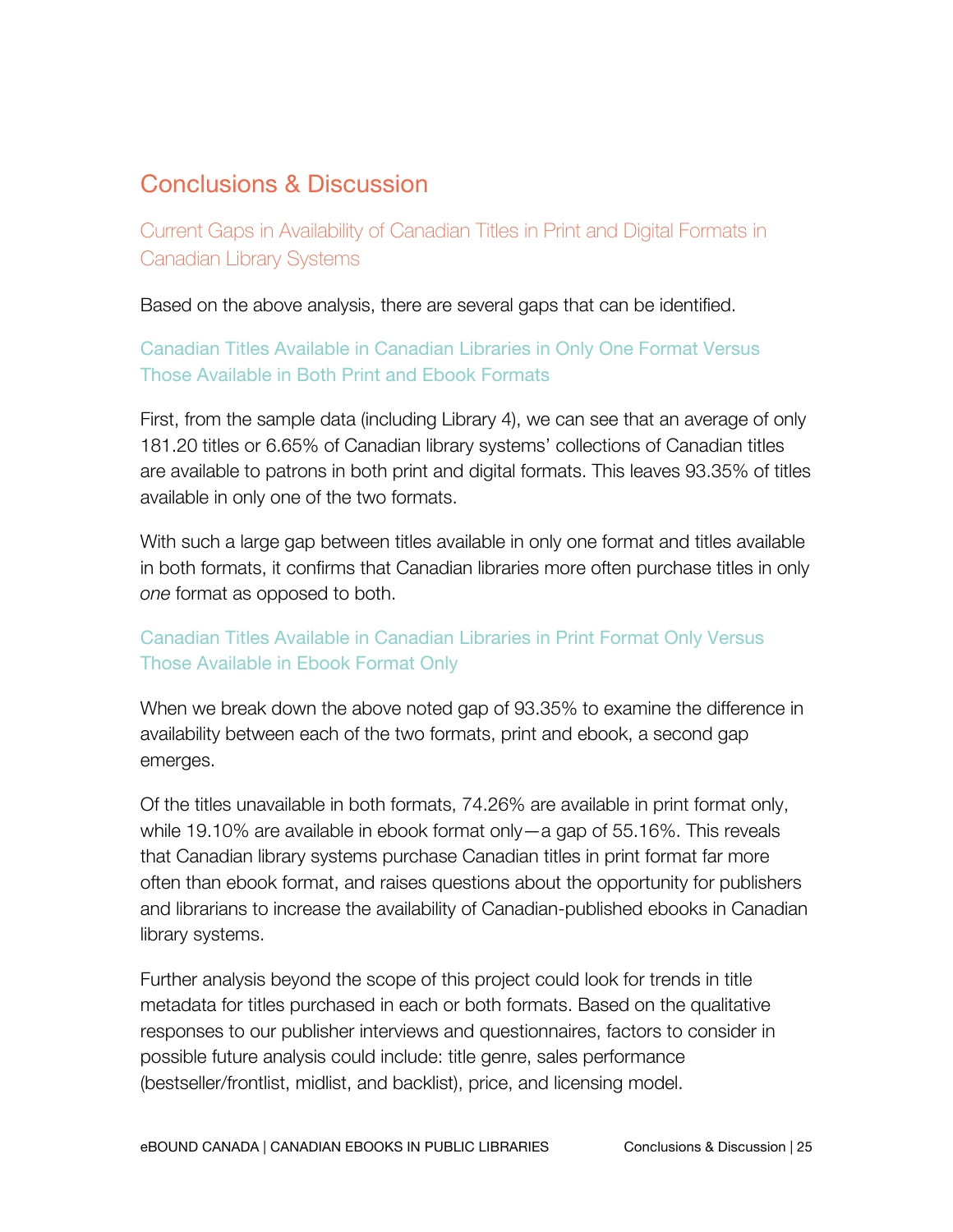### Percentage of BookNet List of Canadian Titles Available in Either Format in Canadian Library Systems

One additional gap that should be noted is the one that exists between the number of titles listed in the original BookNet Canada list of titles available in both print and ebook formats and the number of those titles available in either format in library systems.

**FIGURE 10.** Average Availability and Formats of Canadian Titles Published Between 2012 and 2016 in Canadian Library Systems

| Library<br><b>System</b> | <b>Total Number of Unique CDN</b><br><b>Titles Matched to BookNet List</b><br>in Either Format | <b>Total Number of Unique CDN</b><br><b>Titles Matched to BookNet List</b><br>in Either Format |
|--------------------------|------------------------------------------------------------------------------------------------|------------------------------------------------------------------------------------------------|
| Library 1                | 556                                                                                            | 8.65%                                                                                          |
| Library 2                | 4064                                                                                           | 63.21%                                                                                         |
| Library 3                | 1888                                                                                           | 29.37%                                                                                         |
| Library 4                | 2471                                                                                           | 38.44%                                                                                         |
| Library 5                | 2764                                                                                           | 42.99%                                                                                         |
| Library 6                | 2263                                                                                           | 35.20%                                                                                         |
| Library 7                | 1045                                                                                           | 16.25%                                                                                         |
| Library 8                | 2883                                                                                           | 44.84%                                                                                         |
| Library 9                | 1169                                                                                           | 18.18%                                                                                         |
| Library 10               | 3504                                                                                           | 54.50%                                                                                         |
| <b>AVERAGE</b>           | 2260.70                                                                                        | 35.16%                                                                                         |

From the breakdown presented in Figure 10, we can see that only an average of 2,260 titles or 35.16% of all 6,429 titles on the BookNet list are present in Canadian library systems, leaving nearly two thirds of Canadian titles unaccounted for. This represents a gap of 64.84% between the available content through public library systems and the total available Canadian content.

This gap highlights the current volume of Canadian titles available in Canadian library systems, regardless of format, and demonstrates opportunity for Canadian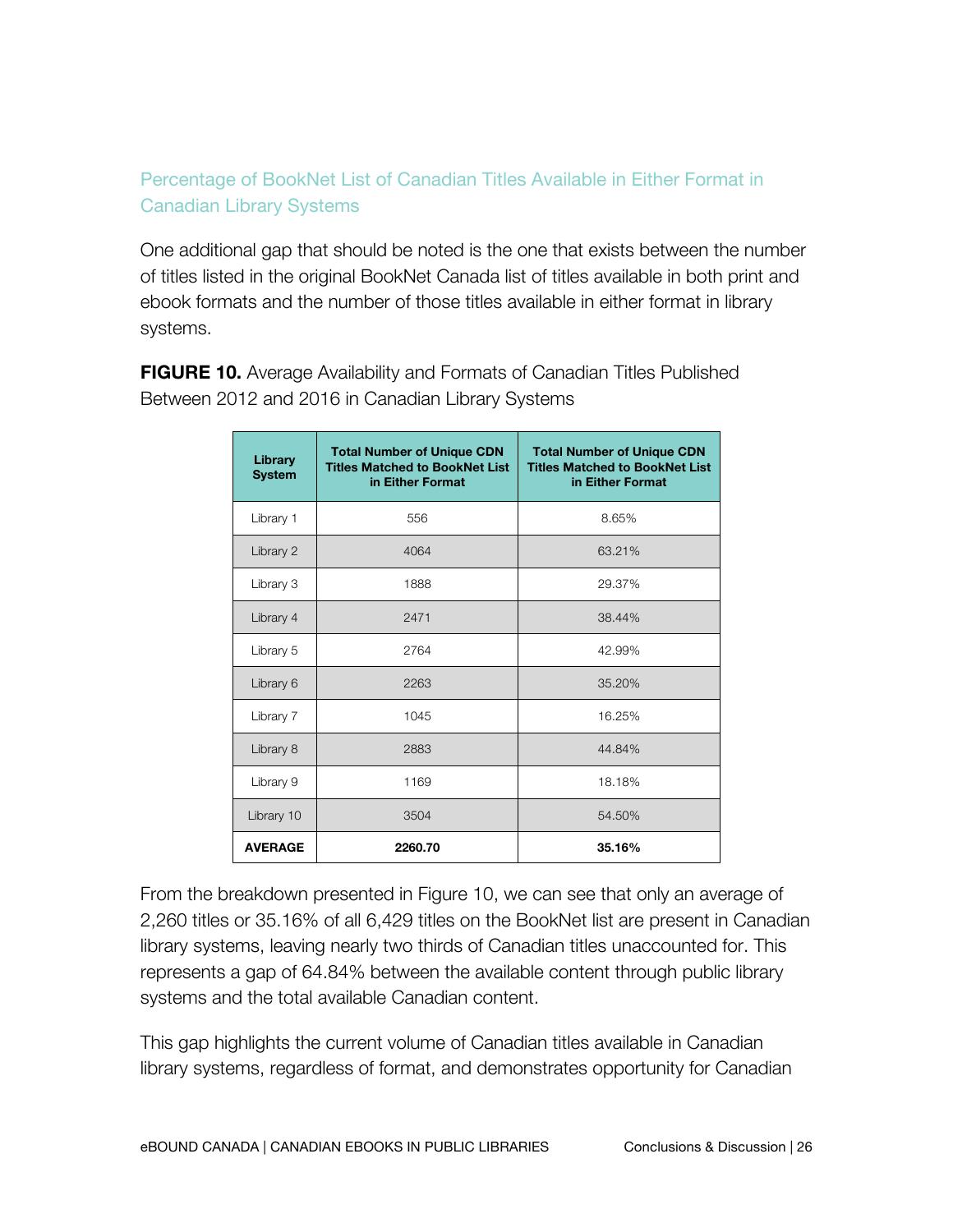library systems to acquire more Canadian titles for their collections. It also provides important contextualization for the above analysis and any gaps in format availability identified therein.

To properly interpret this gap and subsequent analysis, it should be noted that our analysis used Canadian titles as defined by having a Canadian publisher and Canadian ISBN; however, there is a possibility that Canadian library systems have content that could be categorized as Canadian using different criteria. For example, titles authored by Canadians or about Canadian topics but published through an international publisher or under a U.S. IBSN for general sale into the North American market. Future research could address this by using a broader dataset.

#### Identified Gaps Over Time

Finally, all three gaps identified above showed only minor change over a time period of 2012 to 2016, with each gap growing slightly. This shared growth across all three gaps indicates that the overall number of Canadian titles in Canadian library systems is in slight decline. Further analysis beyond the scope of this project would be needed to verify whether or not this apparent downward trend is significant and pervasive across the industry, using library acquisition data rather than title publication data.

The prevalence of acquired print format over ebook format is holding strong. This could suggest a need for publishers to incentivize the purchase of Canadian content, and specifically Canadian titles, in ebook format for Canadian library systems.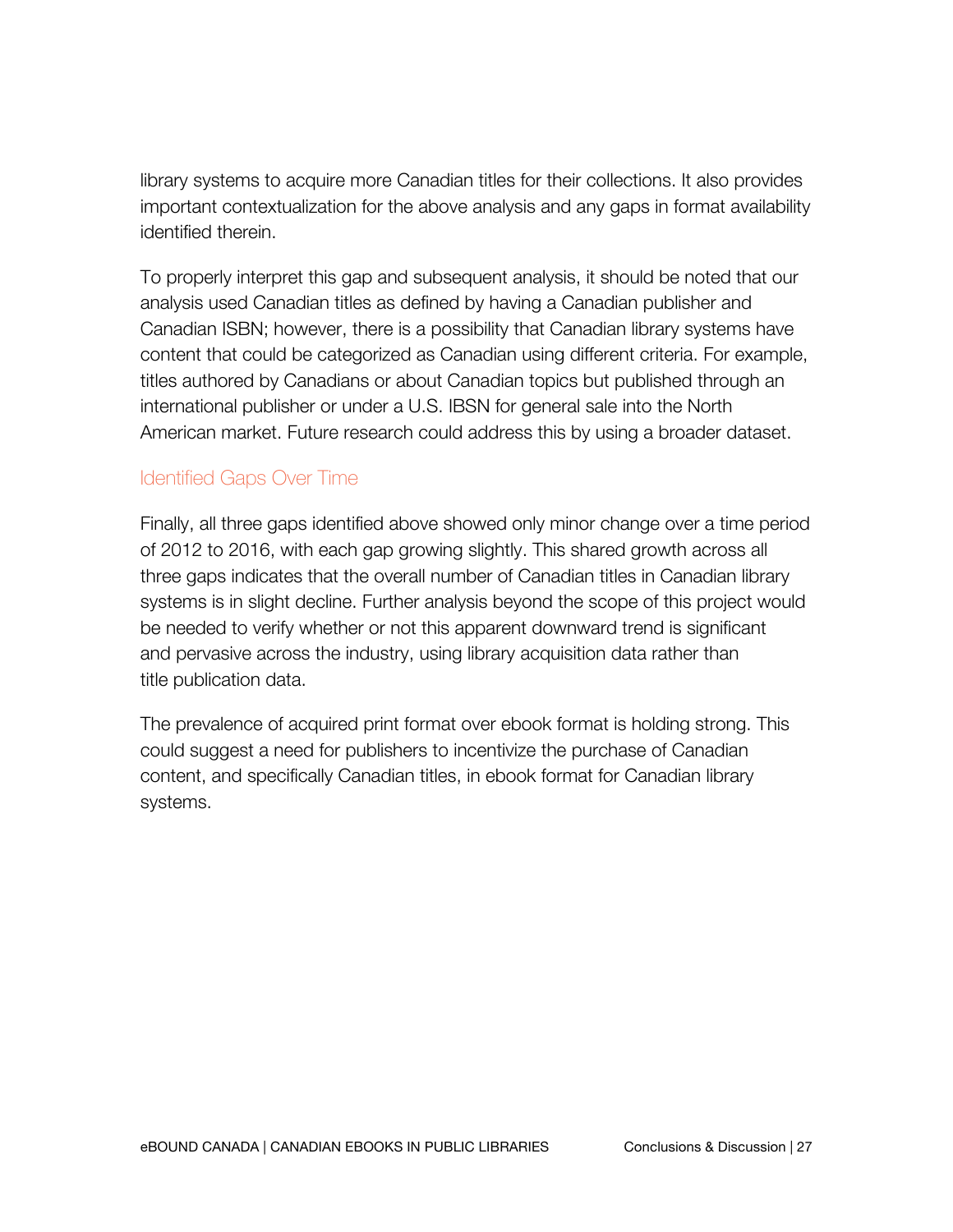# Future Research

#### Recommended Future Research and Analysis

In addition to the possible areas of future analysis mentioned above, the Consultants have the following suggested research directions:

To better understand if it is worthwhile to pursue methods to close the above identified gaps, research into the circulation rates of Canadian titles in each format is recommended. This would allow us to better understand if there is a missed opportunity on the part of libraries to supply titles in multiple formats or if library systems' purchasing habits are well matched to the demands and circulation patterns of their patrons. This would also address the belief among publishers that ebook sales to libraries are made more difficult due to a low level of public awareness of ebook availability through public libraries.

A second recommended line of further analysis is to examine the impact of ebook licensing models on the purchasing trends of Canadian library systems. This is particularly compelling given that in our qualitative research, library systems did cite cost and licensing models as key constraints to their purchase of ebooks.

Another potential extension to our current research would be to examine the thirdparty systems and subscription services being used by Canadian library systems to provide content to their patrons. This may in fact reveal additional content available in ebook format that has not been taken into account by the data provided to us by the library systems sampled in this report.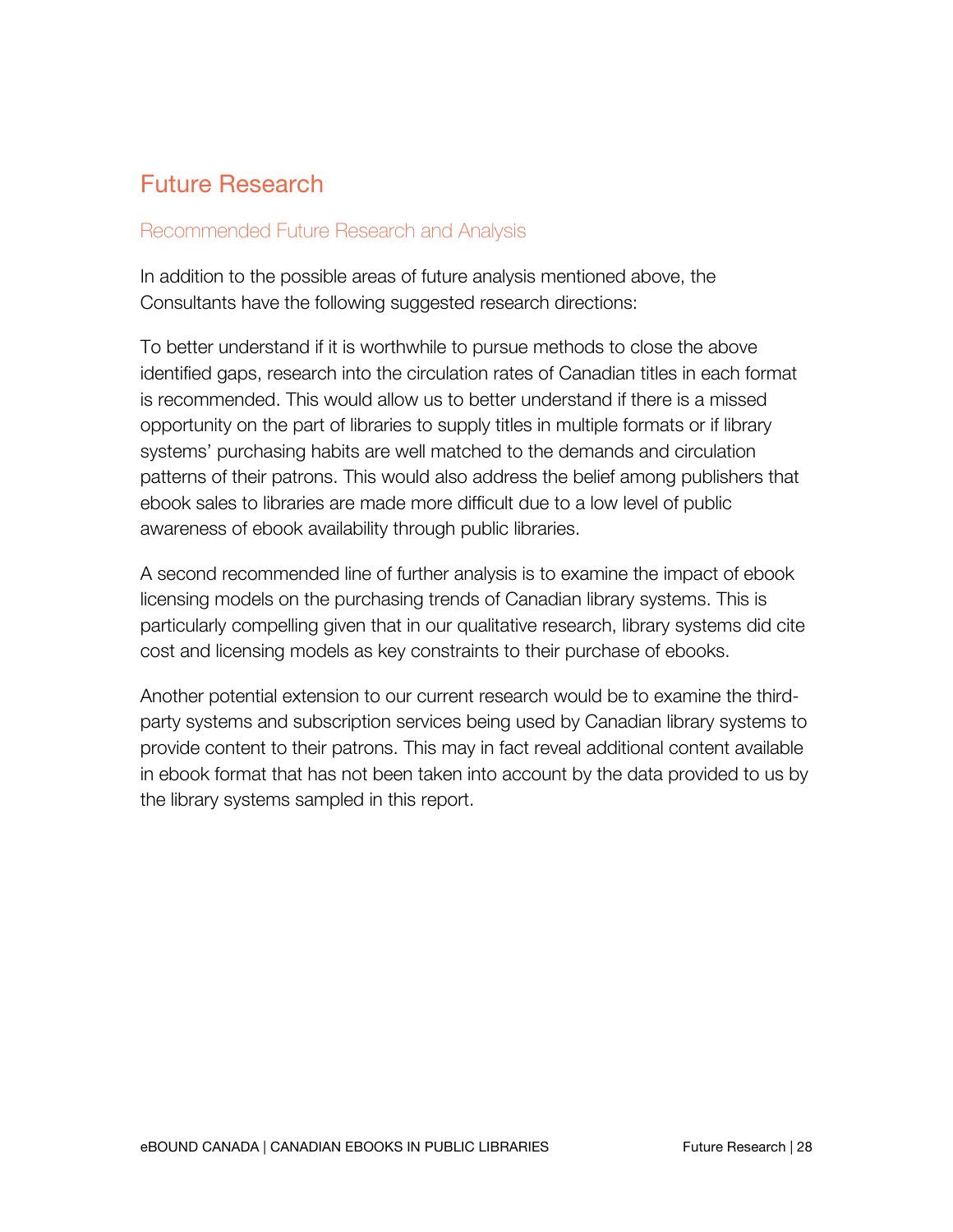## Appendix A: Questionnaire for Canadian Library Systems

- Name of your library system.
- How many print books are in your library's collection? How many ebooks are in your library's collection?
- What is the basic process for acquiring a new title?
- Is the process you described above different for print books and ebooks? If yes, how?
- Who are the key decision-makers in the process(es) described above?
- Are there specific guidelines for the process(es) described above?
- Are patron requests a factor in the decision to acquire a specific title? If yes, to what extent?
- At best estimate, what percentage of titles are purchased via OverDrive? What other systems/purchasing channels are used, if any?
- Are there are additional guidelines applied to your library's purchase of ebooks specifically?
- What challenges do you experience when purchasing ebooks specifically?
- When purchasing either print books or ebooks, how important is it that a title is Canadian?
- Are there any policies or guidelines in place regarding the purchase of Canadian books?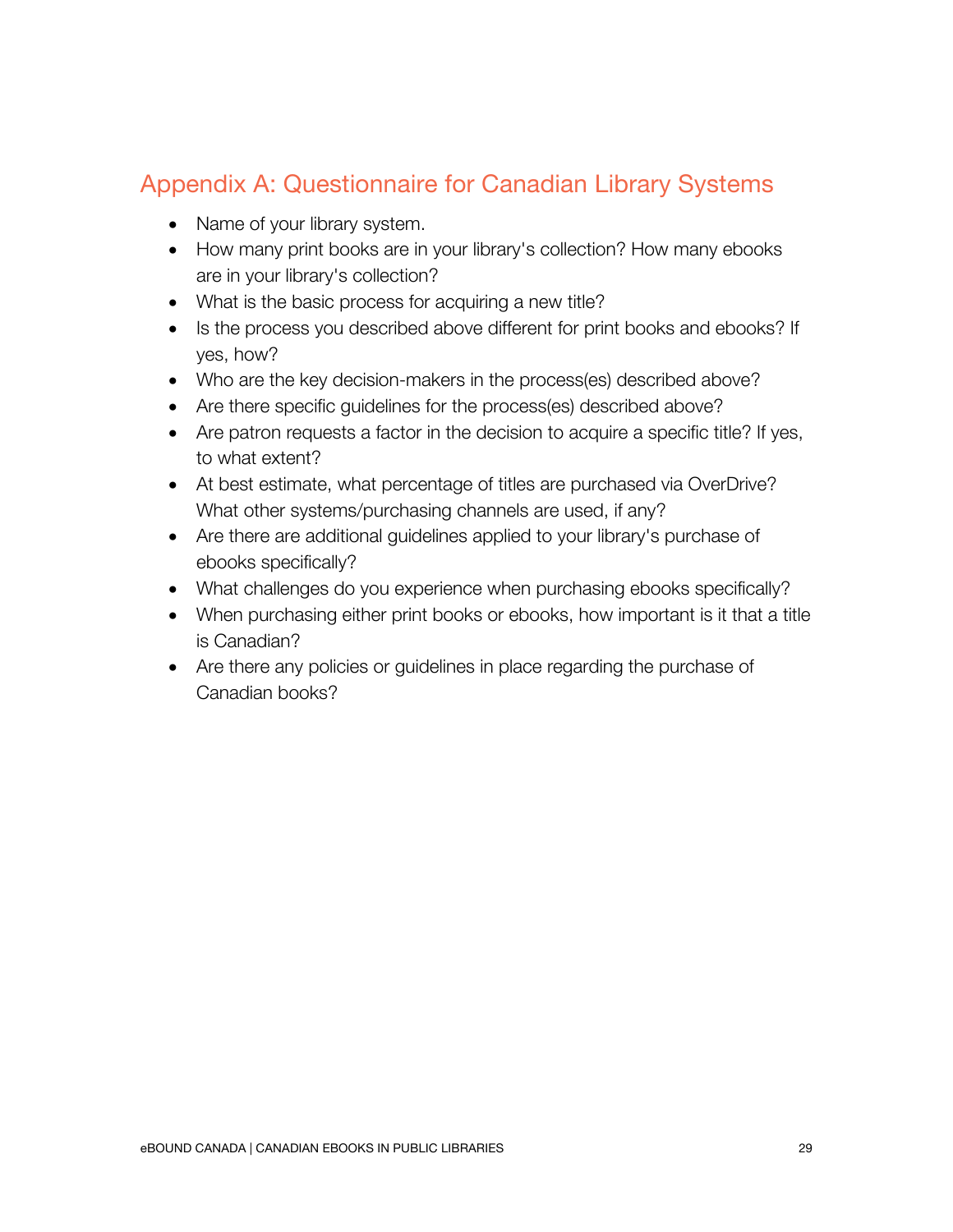# Appendix B: Publishers Included in List of Canadian Titles for Cross-referencing with Canadian Library Catalogues

| <b>Annick Press</b>                                                 |
|---------------------------------------------------------------------|
| <b>Anvil Press</b>                                                  |
| Arbeiter Ring Publishing                                            |
| <b>Athabasca University Press</b>                                   |
| Athabasca University Press and Canadian Committee on Labour History |
| Athabasca University Press and University of Alberta Press          |
| <b>Banff Centre Press</b>                                           |
| Between the Lines                                                   |
| Books We Love Ltd.                                                  |
| <b>BookThug</b>                                                     |
| <b>Boulder Publications</b>                                         |
| Breakwater Books Ltd.                                               |
| <b>Brick Books</b>                                                  |
| <b>Brindle &amp; Glass</b>                                          |
| <b>Brush Education</b>                                              |
| <b>Caitlin Press</b>                                                |
| Centre for Addiction and Mental Health                              |
| <b>Coach House Books</b>                                            |
| Coteau Books                                                        |
| <b>Creative Book Publishing</b>                                     |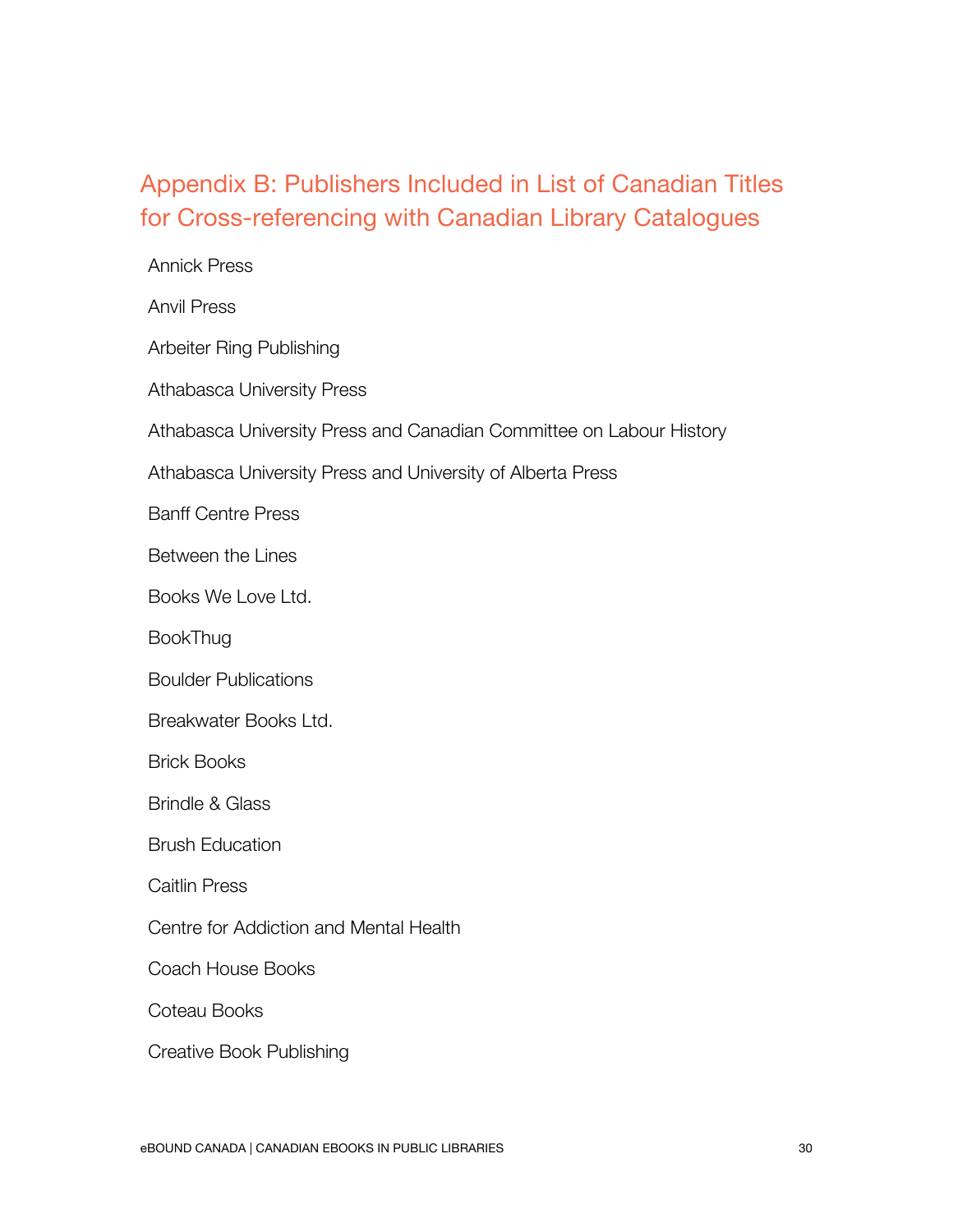Crow Cottage Publishing

Dundurn

Fifth House Books

Fitzhenry & Whiteside

Formac - James Lorimer & Company Ltd., Publishers

Formac Publishing Company Limited

Freehand Books

Freehand Books - Broadview Press

Goose Lane Editions

Goose Lane Editions and the Gregg Centre for the Study of War and

Society Greystone Books

Greystone Books Ltd.

Groundwood Books Ltd

Heritage House

House of Anansi Press Inc

Inanna Publications

Invisible Publishing

Les Presses de l'Université d'Ottawa

Linda Leith Publishing

MQUP

NeWest Press

**Nimbus**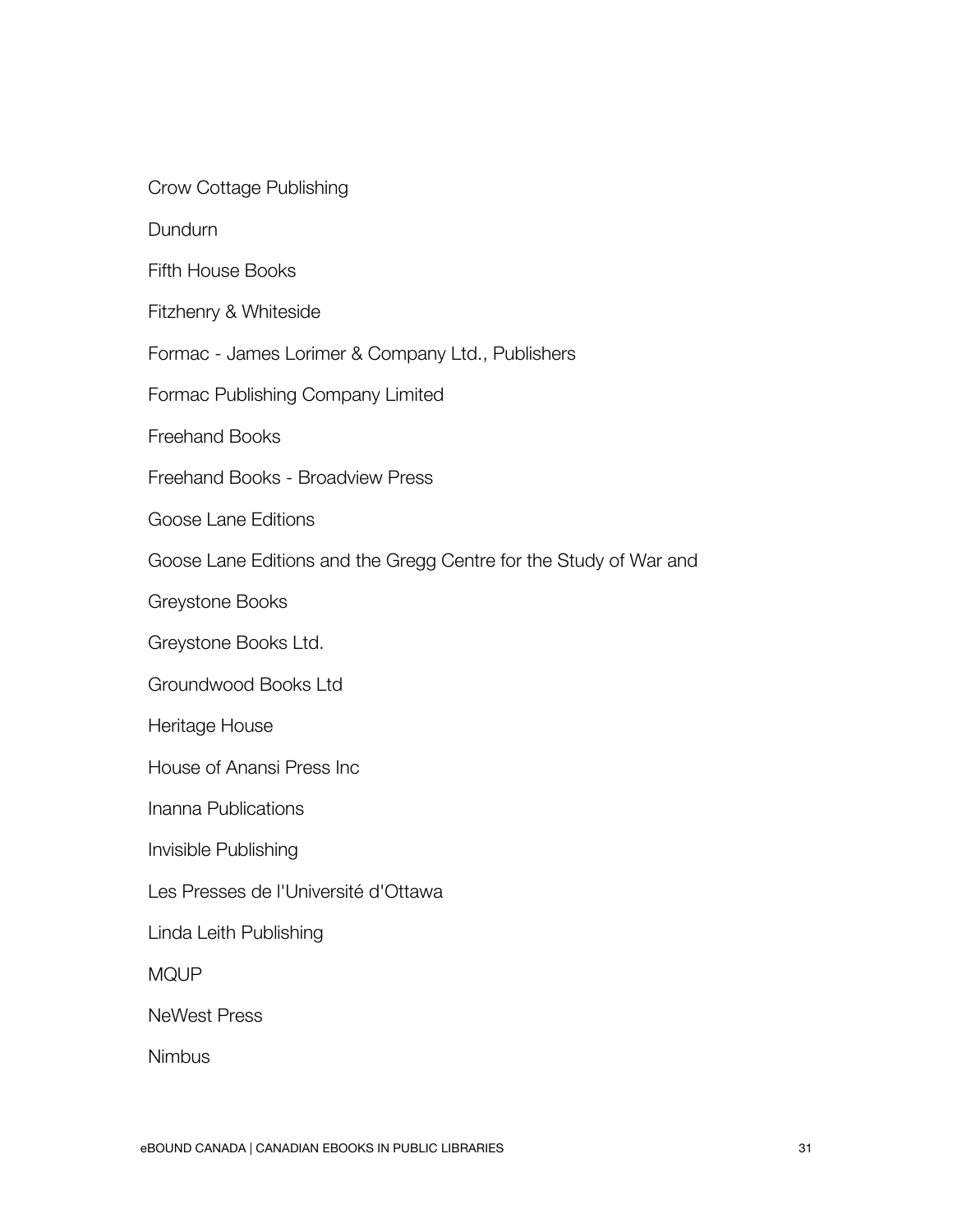Nimbus Publishing

Now or Never Publishing

Oolichan Books

Orca Book Publishers

Owlkids Books Inc.

Pajama Press Inc.

Playwrights Canada Press

Quattro Books

Red Deer Press

RMB | Rocky Mountain Books

Ronsdale Press

Second Story Press

Second Story Press - The Azrieli Foundation

Signature Editions

The University of Alberta Press

Thistledown Press

Three O'Clock Press

Touchwood Editions

Turnstone Press

UBC Press

University of Calgary Press

University of Manitoba Press